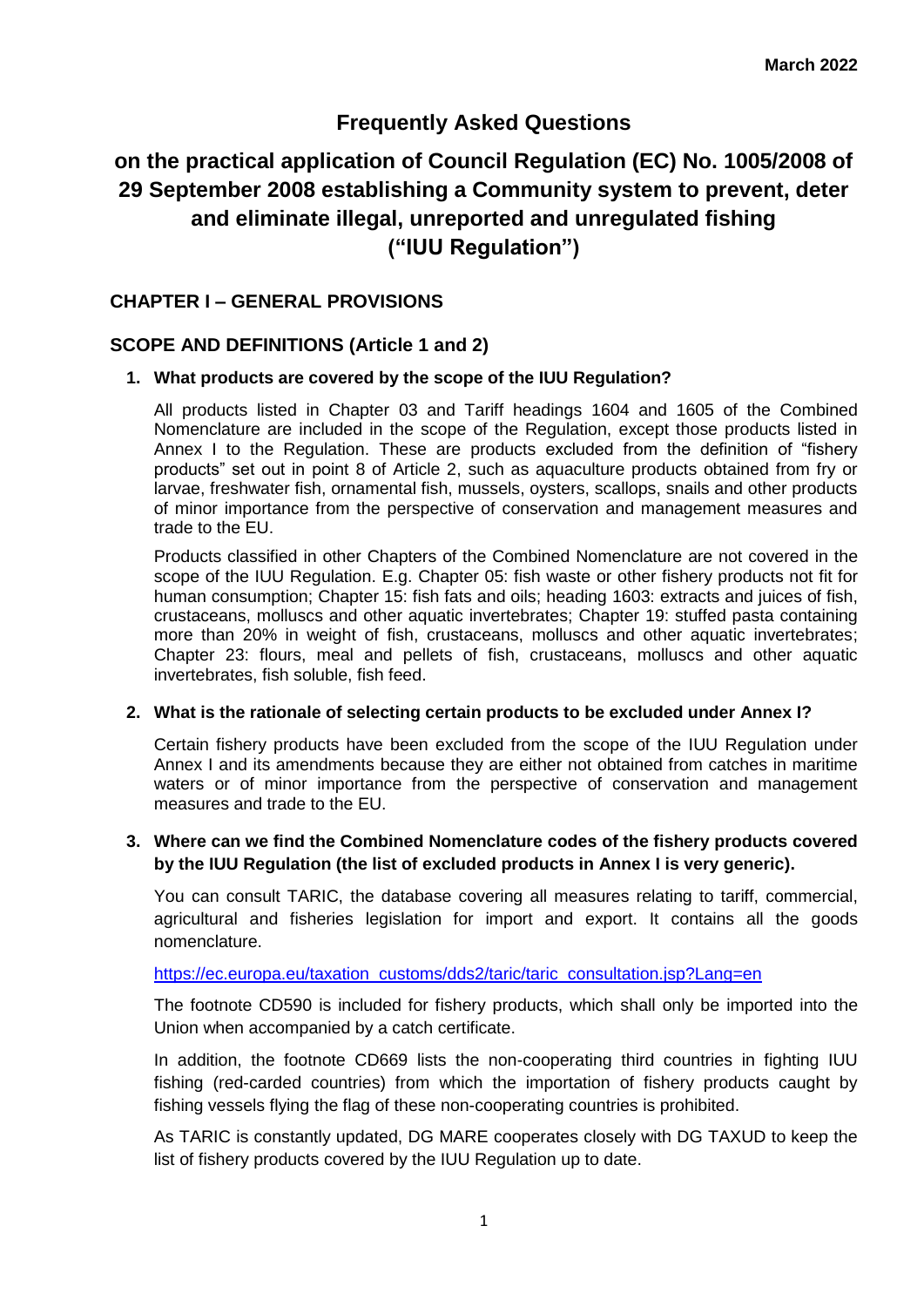**4. Processed products containing fish and falling under Chapters other than Chapter 3 and headings 1604 and 1605 of the Combined Nomenclature do not require a catch certificate for import into the EU. However, do processed products with less than 20% of fishery products' content still require catch certificates? Or are they deemed exempt?** 

According to the definition of fishery products laid down in Article 2.8 of the IUU Regulation, all products falling under Chapter 3 and Tariff headings 1604 and 1605 of the Combined Nomenclature, with the exception of the products listed in Annex I of the Regulation (as last amended) are covered by the Catch Certification Scheme.

Products containing less than 20% of fish component are not classified according to custom's rules under heading 1604/1605. This is established in the introduction of Chapter 16 in the Combined Nomenclature (Council Regulation (EEC) 2658/87 on the tariff and statistical nomenclature and on the Common Customs Tariff as last amended).

Consequently, catch certificates are not required for products with less than 20% of fishery products in its composition.

**5. Are imports of small consignments or samples of fishery products imported in the EU from third countries subject to the requirements of the IUU Regulation?** 

Yes, there are no exceptions in the IUU Regulation for small consignments or samples, therefore, they are subject to Chapter III requirements, and a catch certificate shall be provided upon importation.

Checks and possible verifications with regard to such consignments shall be based on risk management.

**6. Are Outermost Regions (ORs) (Guadeloupe, French Guiana, la Réunion, Martinique, Mayotte and Saint-Martin (France), the Azores and Madeira (Portugal), and the Canary Islands (Spain)) subject to a specific status under the IUU Regulation?**

For the purpose of the IUU Regulation, the Outermost Regions have the same status as any other territories of the EU.

### **7. Are Overseas Countries and Territories**<sup>1</sup> **(OCTs) subject to a specific status under the IUU Regulation?**

Overseas Countries and Territories are neither part of the EU territory nor of the EU single market and are therefore, considered as third countries under the IUU Regulation. OCTs must therefore implement the IUU Regulation like any other third country, i.e. ensure the fishery products are caught in compliance with the relevant conservation and management rules, and accompanied by a catch certificate, in conformity with the IUU Regulation, to be traded, directly or indirectly, with the EU.

# **CHAPTER II – INSPECTION OF THIRD COUNTRY FISHING VESSELS IN MEMBER STATES PORTS**

 $\overline{\phantom{a}}$ 

<sup>1</sup> Aruba (NL), Bonaire (NL), Curação (NL), French Polynesia (FR), French Southern and Antarctic Territories (FR), Greenland (DK), New Caledonia and Dependencies (FR), Saba (NL), Saint Barthélemy (FR), Sint Eustatius (NL), Sint Maarten (NL), St. Pierre and Miquelon (FR), Wallis and Futuna Islands (FR).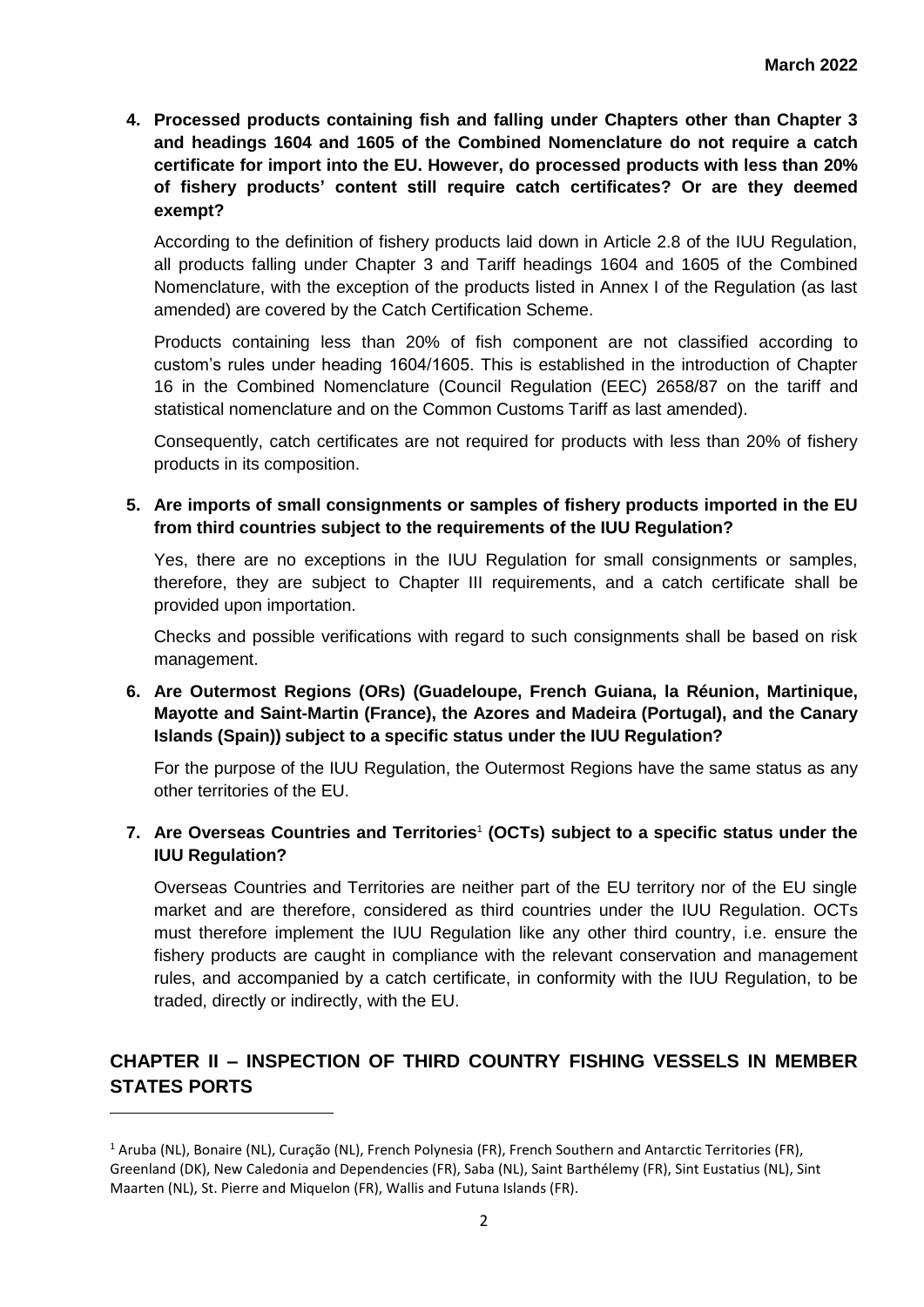# **INSPECTION IN PORT SCHEMES (Article 4)**

# **8. Are container vessels included in the scope of the definition of fishing vessels in Article 2 (5) and therefore subject to the provisions established in Chapter II?**

No, container vessels fall outside the definition of fishing vessels and therefore, are not subject to the provisions established in Chapter II. However, all marine fishery products imported into the Union, with the exception of the products listed in Annex I of the IUU Regulation, must be accompanied by a catch certificate regardless of the mode of transportation to the EU (by any type of vessel, by airfreight, by road, railway…).

# **9. Do provisions established in Chapter II of the IUU Regulation apply to third country carrier vessels equipped to transport fishery products while transporting non-fishery products (fruits, poultry, etc.)? Do such vessels have to use only designated ports as foreseen under Article 5 and fulfil requirements set in Articles 6 and 7?**

Yes, Member State have to apply port State measures established in Chapter II of the IUU Regulation to all the third country fishing vessels, irrespectively of the actual cargo. A third country fishing vessel shall be granted authorisation to access the port only if the information set out in Article 6.1 is complete and, if the third country vessel carries on board fishery products, such information should be accompanied by the catch certificate.

Article 2.5 of the IUU Regulation defines 'fishing vessel' as any vessel of any size used or intended for use for the purpose of commercial exploitation of fishery products, and establishes a list including, inter alia, carrier vessels equipped for the transportation of fishery products, with the exception of container transport.

Consequently, third countries' flagged carrier vessels equipped to transport fishing products, regardless to the actual cargo on board, should fulfil the conditions for access to EU ports by third country fishing vessels (entry in designated ports, prior notice, authorisation for access and use of ports, recording of landing and transhipment operations and port inspections). These measures apply also irrespective of the concrete use of the port (landing, transhipping, processing, refuelling, resupplying etc.).

In particular, the application of prior notice requirements to carrier vessels equipped to transport fishery products, even when they do not transport fish, provides the port States authorities with all the necessary information to apply risk assessment criteria to conduct if needed, an inspection to the vessel when arrived into the port. This is with the ultimate objective of deterring and eliminating introduction of IUU products to EU ports and market.

### **10. Can third countries' fishing vessels enter any EU port under "force majeure"? Do IUU notification or documentary requirements apply in such cases?**

Yes, port entry in case of ''force majeure'', as described in Article 4.2 of the IUU Regulation, can be requested also to non-designated ports. However, vessels should be allowed to enter "exclusively for the purpose of rendering assistance to persons, ships or aircraft in danger or distress'' (according to the Port State Measures Agreement - PSMA). If the operator of the vessel further wishes to use port services for other purposes (e.g. landing), the vessel shall go to a designated port and follow all applicable rules. In case of access to any port under force majeure, prior notice and documentary requirements, do not apply.

# **DESIGNATED PORTS (Article 5)**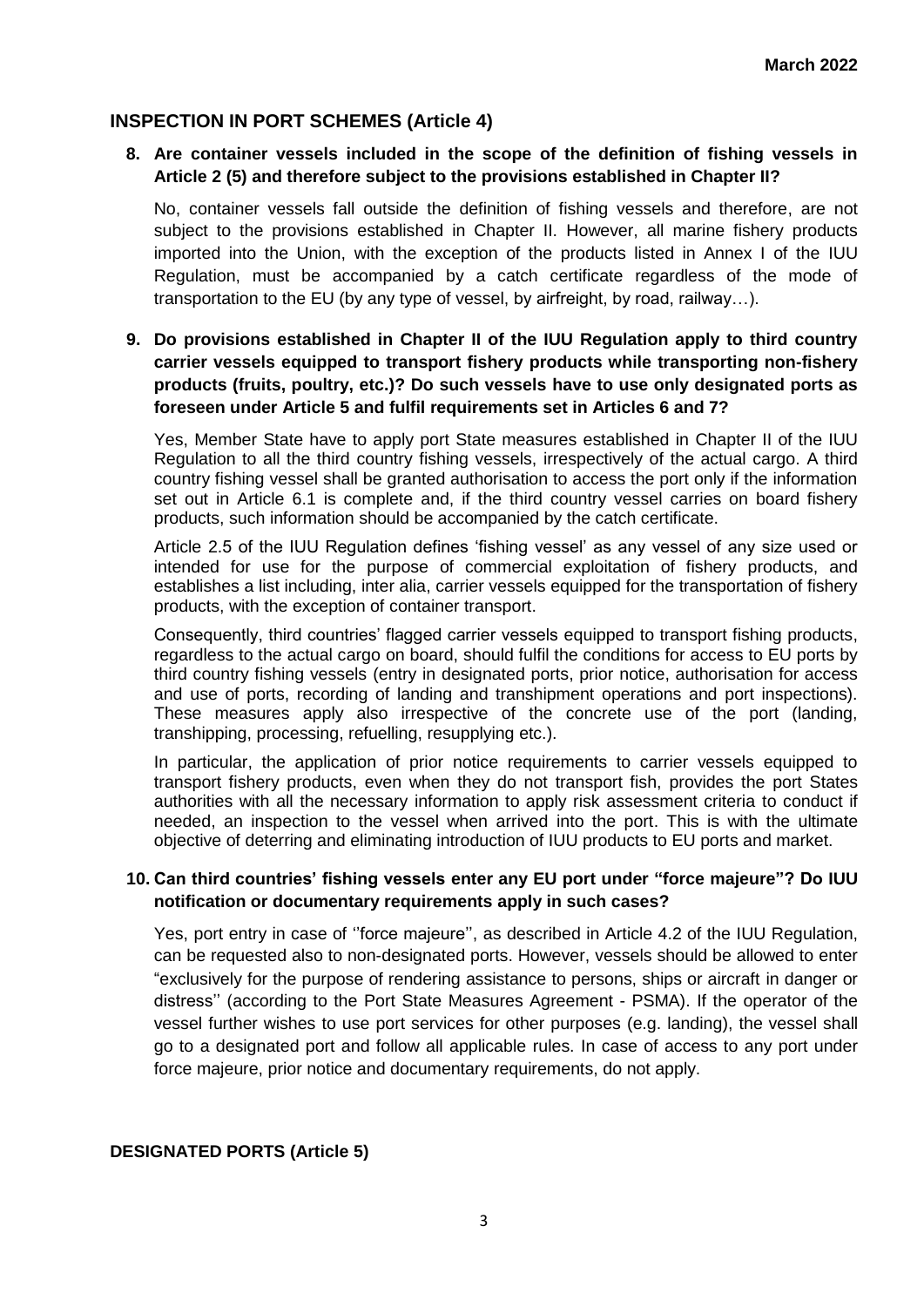# **11. Is a third country fishing vessel that has no fish on board allowed to enter a nondesignated port to carry out repairs on the quay or maintenance / repairs in the shipyard, or for any other reason?**

Article 5.2 of the IUU Regulation states, that "*access to port services […..] by third country fishing vessels shall be authorised only in designated ports*". Designated ports have to be used regardless if the vessels carry fish on board or not. The only exception applies in case of ''force majeure'' (see Q10).

### **PRIOR NOTICE (Article 6)**

 $\overline{\phantom{a}}$ 

### **12. Can you please provide the legal basis for the different deadlines of presenting the information described in Article 6?**

The general deadline of at least 3 working days is established in Article 6.1 of the IUU Regulation.

The 4 hours minimum deadline for fresh products is laid down in Article 1 and Annex I of Commission Regulation (EC) No 1010/2009.

Special provisions may apply if established in fisheries agreements concluded between the EU and third countries in accordance with Article 6.4.

### **13. How is the prior notification period applied when fresh and frozen catches are landed from the same vessel?**

For the frozen products the normal deadline of at least 3 working days applies (Articles 6.1, 16.1 of the IUU Regulation).

For the fresh products, the reduced prior notification period of 4 hours minimum applies (Article 1 and Annex I of Commission Regulation (EC) No 1010/2009).

In case both, fresh and frozen fishery products are obtained during the same fishing trip, the prior notification period of 4 hours minimum shall apply.

# **14. In case where different legal requirements are in place, e.g. prior notification deadline for the frozen products in the IUU Regulation is 3 working days, whereas in NEAFC it is 24 hours, which regulation applies (IUU or NEAFC)?**

All applicable legal requirements have to be respected, since the different schemes run in parallel. Thus, in the mentioned case of direct landings of frozen products, the notification deadline of at least 3 working days applies under the IUU Regulation (Articles 6.1), even if NEAFC requests a shorter timeline.

# **15. Is a catch certificate needed in case a third country flagged reefer calling to an EU designated port with fish on board will not be unloading or transhipping third country fish in an EU port, but only loading additional EU-caught fishery products for subsequent shipment of all products to another third country for human consumption?**

Yes, a catch certificate for the third country fish is always required in case of access of a third country fishing vessel<sup>2</sup> to an EU designated port, regardless of the destination of the onboard fish, as established in Article 6.2 of the IUU Regulation. In addition, the master of the

<sup>&</sup>lt;sup>2</sup> Note that cargo vessels transporting fish in containers are excluded from the definition of fishing vessels.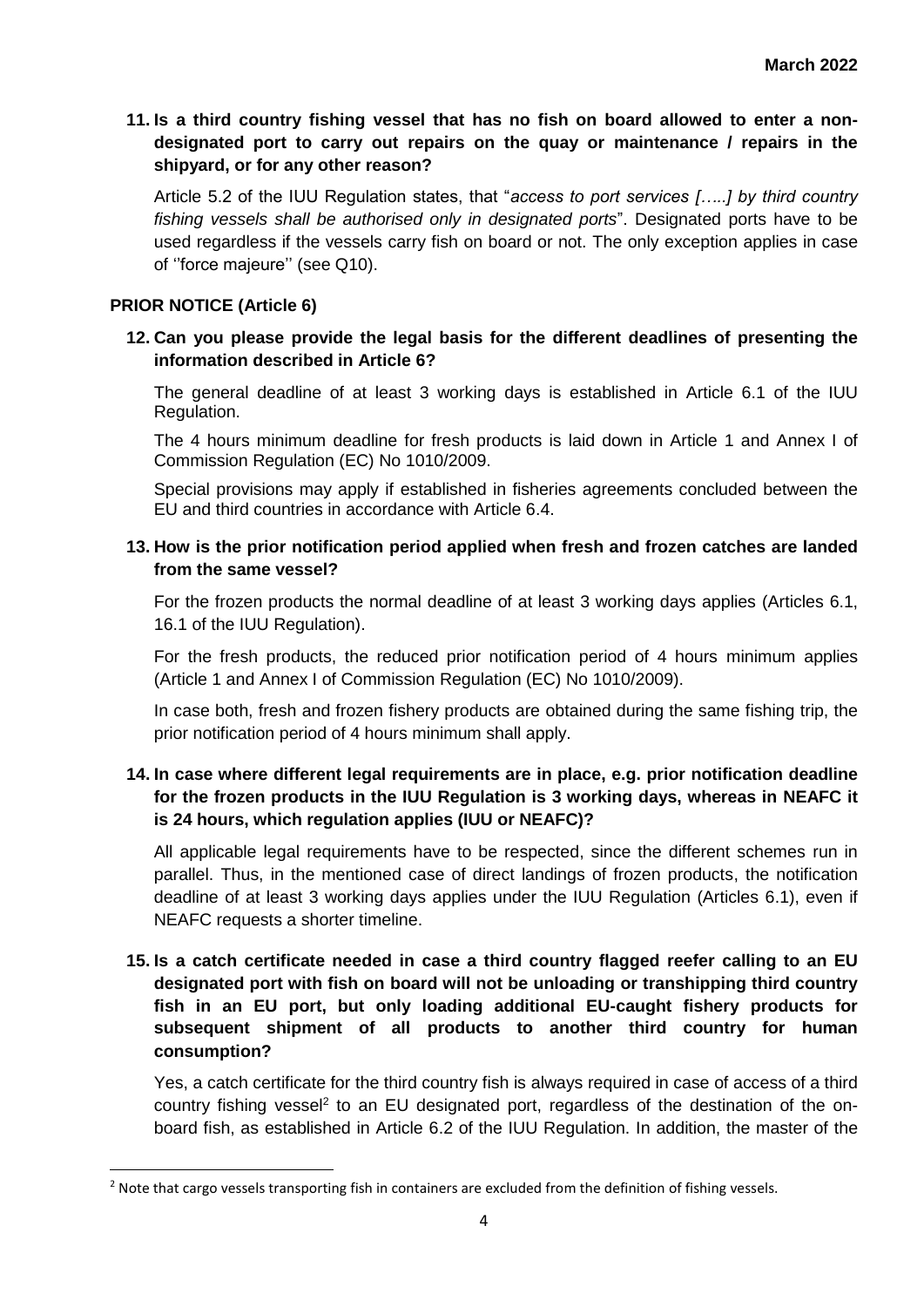vessel needs to provide to the competent port authorities all the information required under Article 6.1.

# **16. Is a catch certificate needed in case a third country flagged reefer calls to an EU designated port with fishery products caught by EU Member States' vessels on board?**

Article 6.2 says that, if a third country fishing vessel calling to an EU designated port carries on board fishery products, the pre-notification shall be accompanied by a catch certificate. It does not distinguish between EU fish or third country fish.

However, if the provisions described in Q27 in relation to the proof of Union status of the fishery products are followed, the catch certificate is not required.

# **17. If a reefer (or other fishing vessel) flying the flag of an EU Member State enters a port in an EU Member State with fish from a third country vessel, is it subject to the provisions of Articles 5 and 6? Does it have to enter in a designated port? Does this fish need to be accompanied by catch certificate? And if it is only transiting and the fish is not intended to the EU market?**

In case that the reefer is flying the flag of an EU Member State, Articles 5 and 6 are not applicable (they apply only to third country vessels), therefore it is not compulsory that the reefer enters in a designated port. However, Article 16 applies for the third country fish and a catch certificate should be submitted to the Member State authority when the fish is intended for free circulation in the Union. If the vessel is only in transit and the final destination is another third country, a catch certificate is not required (in line with the approach of Q38).

### **PROCEDURE IN THE EVENT OF INFRINGEMENTS (Article 11)**

**18. Can you please elaborate on the transfer of jurisdiction from flag State to port State referred to in Article 11.4 of the IUU Regulation in the understanding that where a third country vessel enters a port, it does so voluntary and whilst in the port it is subject to the sovereignty of that State?**

Article 11.4 states that, in case a third country fishing vessel entered a Union port and such vessel is suspected to have committed a breach of applicable conservation and management measures outside Union waters, the flag State (if the breach was in high seas) or the coastal State (if the breach was in its waters) may transfer its jurisdiction on the investigation and right to sanction to the port State. In such case, the port State would act on behalf of the flag or the coastal State.

The port State shall sanction as serious infringement the fact that the vessel introduced into its territory IUU fishery products (Article 41.3, Article 42.1(b) IUU Regulation).

# **CHAPTER III – CATCH CERTIFICATION SCHEME FOR IMPORTATION AND EXPORTATION OF FISHERY PRODUCTS**

### **CATCH CERTIFICATES (Article 12)**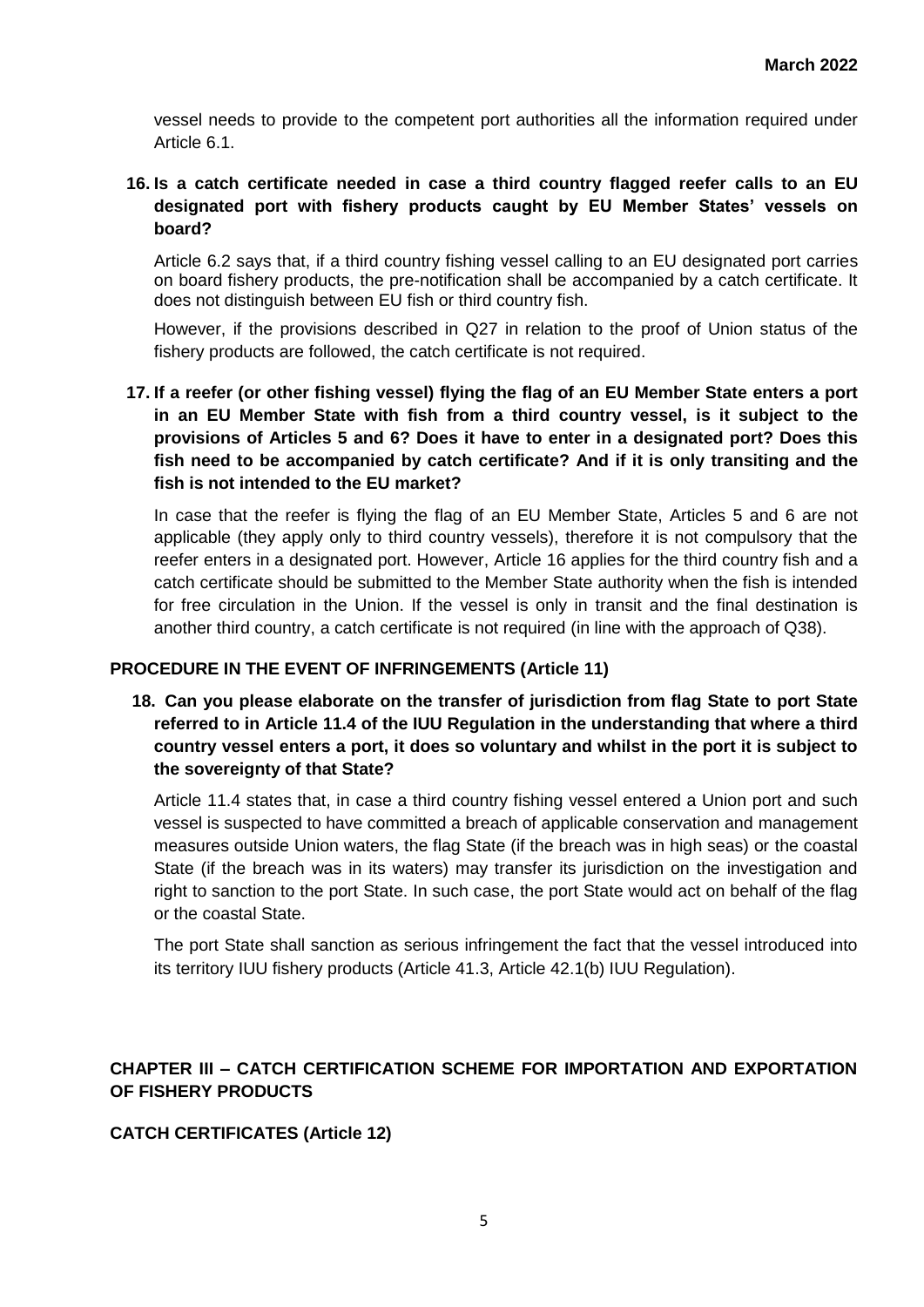**19. When one consignment is composed of products originating from different catches made by the same vessel and/or catches from different vessels under the same flag, does the consignment need to be accompanied by one or by several catch certificates?** 

Article 12.3 of the IUU Regulation states that *"the catch certificate shall contain all the information specified in the specimen shown in Annex II and shall be validated by the flag State of the fishing vessel or fishing vessels which made the catches from which the fishery products have been obtained."*

Accordingly, one single catch certificate can be issued for the whole consignment, as long as the required details of each vessel are reflected in the catch certificate and all the catching vessels are flying the same flag of the country issuing the catch certificate.

# **20. How to deal with consignments composed of different species stemming from the same catch?**

A catch certificate should be requested from the exporter on a consignment basis and there is no restriction for a consignment to contain several species. Therefore, if more than one species are included in one consignment stemming from one catch, one catch certificate can be issued including the different species.

# **21. Which authority validates the catch certificate for catches taken by vessels flagged to one country in the EEZ of another country?**

The flag State should always validate the catch certificate (box No. 9). However, the IUU Regulation does not impose any obligations on how the verifications for the certification must be carried out. The organisation of the validation procedure is the competence of the third country and depends on the national control systems.

# **22. Which country validates the catch certificate if the vessel is chartered to another country?**

Only a flag State can validate a catch certificate for products destined to the EU. It is the responsibility of all flag States to exercise its jurisdiction and control over their vessels (UNCLOS, Article 94). This applies to fishing vessels chartered to another country as well.

# **23. In case of direct landings<sup>3</sup> in Union ports of fishery products from third countries' fishing vessels, how to proceed if upon landing the verified weight exceeds the weight mentioned in the catch certificate? Can there be two catch certificates for the same landing? One containing the estimate weight calculated by the master, and a second covering the fish landed in excess of the estimate?**

Yes, indeed, it is possible for the operator to request an additional catch certificate from the flag State of the catching vessel for the exceeding quantity. There is no margin of tolerance foreseen in the IUU Regulation. The total quantity of fish imported in the EU has to be covered by a catch certificate.

 $\overline{\phantom{a}}$ 

<sup>&</sup>lt;sup>3</sup> Please note that landings in Union ports of fishery products (caught by third countries' fishing vessels), that have been transhipped in third countries' ports onto a reefer vessel, are considered as direct landing as the exact weights of such products have not been established (are estimates).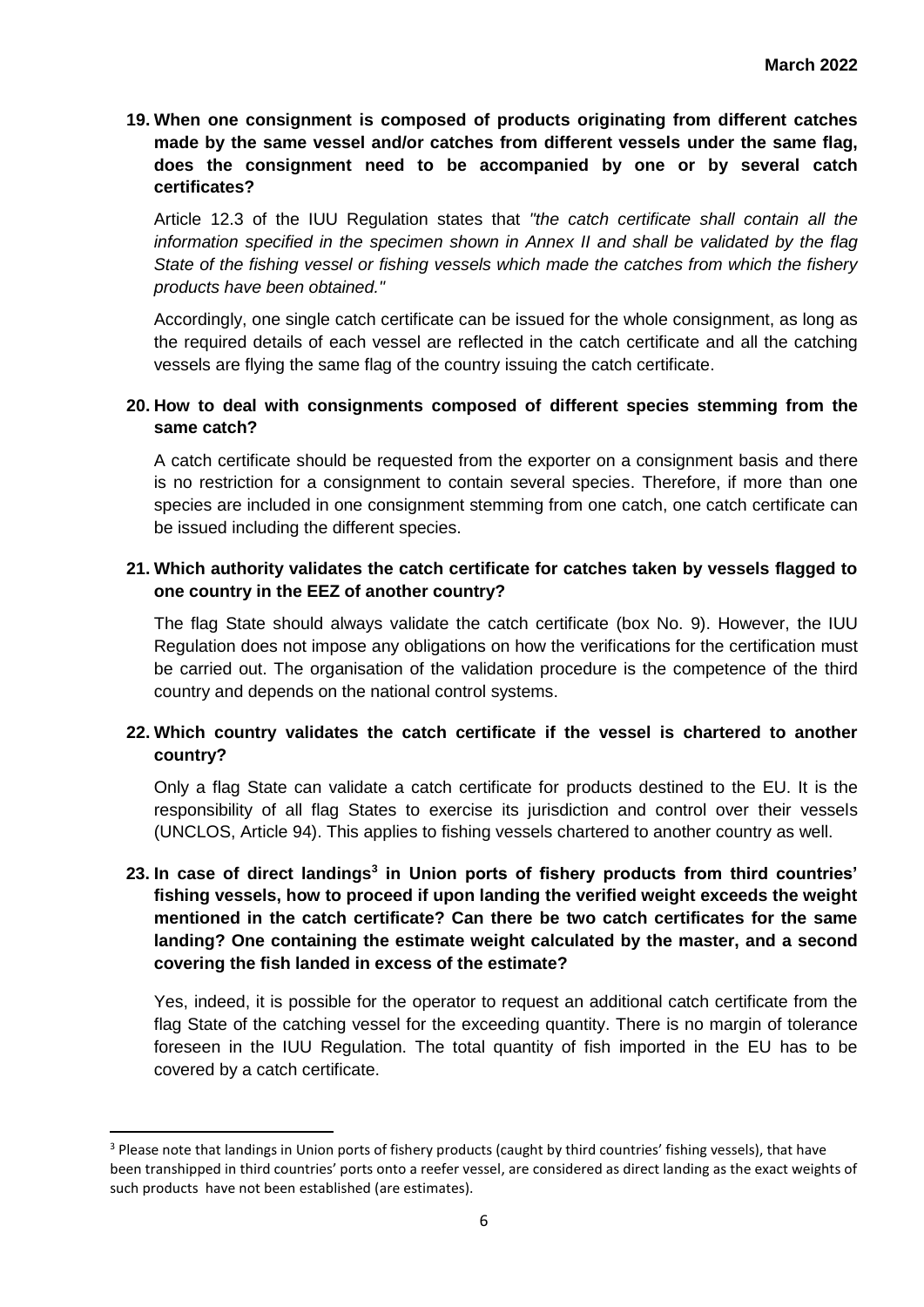It is important to note that the initial catch certificate cannot be amended, it should be replaced by another one which should make reference to the original one (the latter should be rendered invalid).

Either the flag State authority can validate an additional catch certificate for the exceeding quantity or it can cancel the original catch certificate and validate a new one with the correct (landed) quantities. (See also Q57).

# **24. In the case described in Q23, since none of these 'new' supplementary catch certificates have been supplied 3 days /4 hours before landing, would this imply noncompliance with EU IUU Regulation?**

No, if the prior notification foreseen in Article 6 was respected for the submission of the catch certificate with the estimated weight. However, the exceeding quantities cannot be imported until the validated additional catch certificate covering such exceeding quantities is submitted**.**

### **INDIRECT IMPORTATION (Article 14)**

### **25. In case of indirect transportation (Article 14.1), which competent authorities in third countries have to issue the document referred to under 14.1(b) (ii)? Only customs?**

In Article 14.1 of the IUU Regulation, there is no indication of the authority that should issue this document; therefore, any competent authority in the third country is entitled to do it. However, it is reasonable to assume that customs authorities are better positioned to issue such document.

### **26. What happens in case of indirect export if the consignment is split in a third country other than the flag or processing State (Article 14.1 scenario)?**

Each buyer of part of the consignment being split in a third country other than the flag or processing State should receive a copy of the catch certificate (together with copies of the processing statement, if relevant).

The importers in the EU of each part of the split consignment should submit the copy of the catch certificate (and the processing statement, if relevant) to the competent authorities of the Member States and shall also submit the documents described in Article 14.1(b) to ensure appropriate identification of the products.

# **27. Is a catch certificate necessary for catches made by fishing vessels flying the flag of EU Member States going in transit via a third country prior to their arrival to the EU? Example: EU vessels landing in a third country and transporting their catches by truck in transit to the EU.**

In case that the products in transit comply with the provisions established in the Union Customs Code related to the status of Union goods, no catch certificate is required.

The status of Union goods of the products has to be proven via the available catch documentation and reporting (fishing logbook, landing declaration, transhipment declaration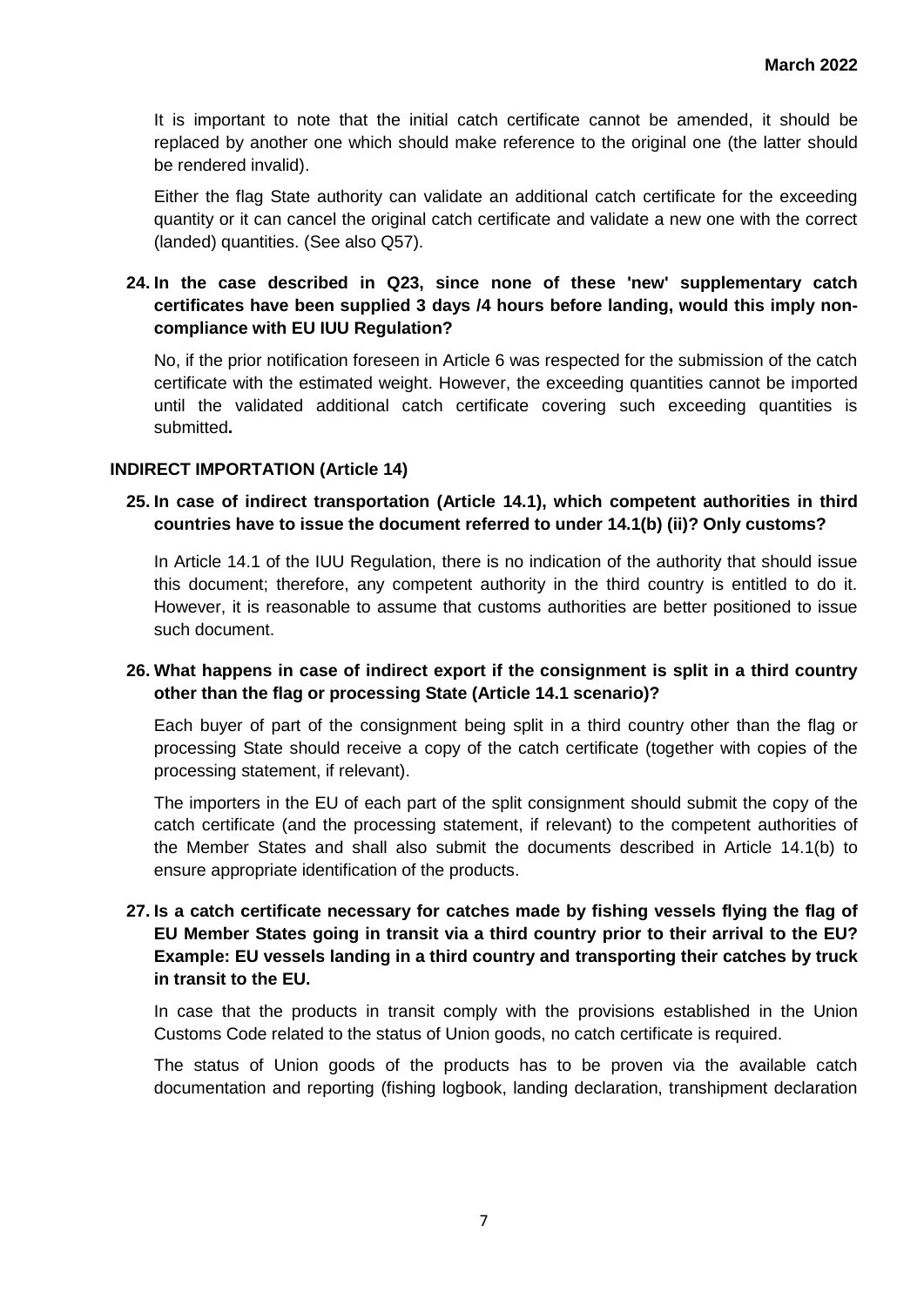and vessel monitoring system data, as appropriate) <sup>4</sup> as foreseen in the Fisheries Control Regulation<sup>5</sup>. This must be accompanied by an endorsement by the customs authority of the third country certifying that goods were under customs supervision while in that country and have undergone no handling other than that necessary for their preservation. Since the products are not imported into the third country but just crossing in transit under customs supervision, this "land-bridge" does not change their Union goods status.

# **28. Is a catch certificate necessary for catches made by fishing vessels flying the flag of EU Member States, transhipped or landed in a third country port and sent by reefer or container vessel to the EU?**

In case that the products transhipped or landed in a third country comply with the provisions established in the Union Customs Code related to the status of Union goods, no catch certificate is required.

The status of Union goods of the products has to be proven via the available catch documentation and reporting (fishing logbook, transhipment declaration landing declaration and vessel monitoring system data, as appropriate)<sup>4</sup> as foreseen in the Fisheries Control Regulation.

# **29. Which documentation would be needed if a third country company buys products from catches made by fishing vessels flying the flag of EU Member States (country A) for which some processing is done in country B and then they are further processed in country C before the final products are imported into the EU?**

This is a case of indirect importation with processing in third countries, described in Article 14.2 of the IUU Regulation.

In this situation, upon importation to the EU, the importer needs to present the relevant catch certificate(s) validated by the flag State of the vessel which caught the fish used as raw material (country A), accompanied by two Annexes IV (processing statements), endorsed by the competent authorities in the two third countries where the processing took place (countries B and C). Both Annexes IV should refer to the same catch certificate.

Transport details (Appendix to the catch certificate) need also to be submitted (signed by the exporter, i.e. the operator signing box 8 of the catch certificate).

In case there are doubts whether the products intended for importation to the EU are the same as those mentioned in the catch certificate and related processing statements, the competent Member State authority should request the importer to submit any necessary information to ensure a correct identification of such products. These can include invoices, bills of lading, etc. related to each movement of the products along the supply chain, in particular related to the movement of the products from the country of first processing (country B) to the country of second processing (country C).

# **30. Who is responsible to provide the transport details in case the fish caught by fishing vessels flying the flag of EU Member States (country A) is processed in country B and**

 $\overline{\phantom{a}}$ 

<sup>4</sup> See Art 199 (1) (e) of Commission Implementing Regulation (EU) 2015/2447 of 24 November 2015, laying down detailed rules for implementing certain provisions of Regulation (EU) No 952/2013 of the European Parliament and of the Council laying down the Union Customs Code (OJ L 343, 29.12.2015)

<sup>5</sup> COUNCIL REGULATION (EC) No 1224/2009 of 20 November 2009 establishing a Community control system for ensuring compliance with the rules of the common fisheries policy (OJ L 343, 22.12.2009)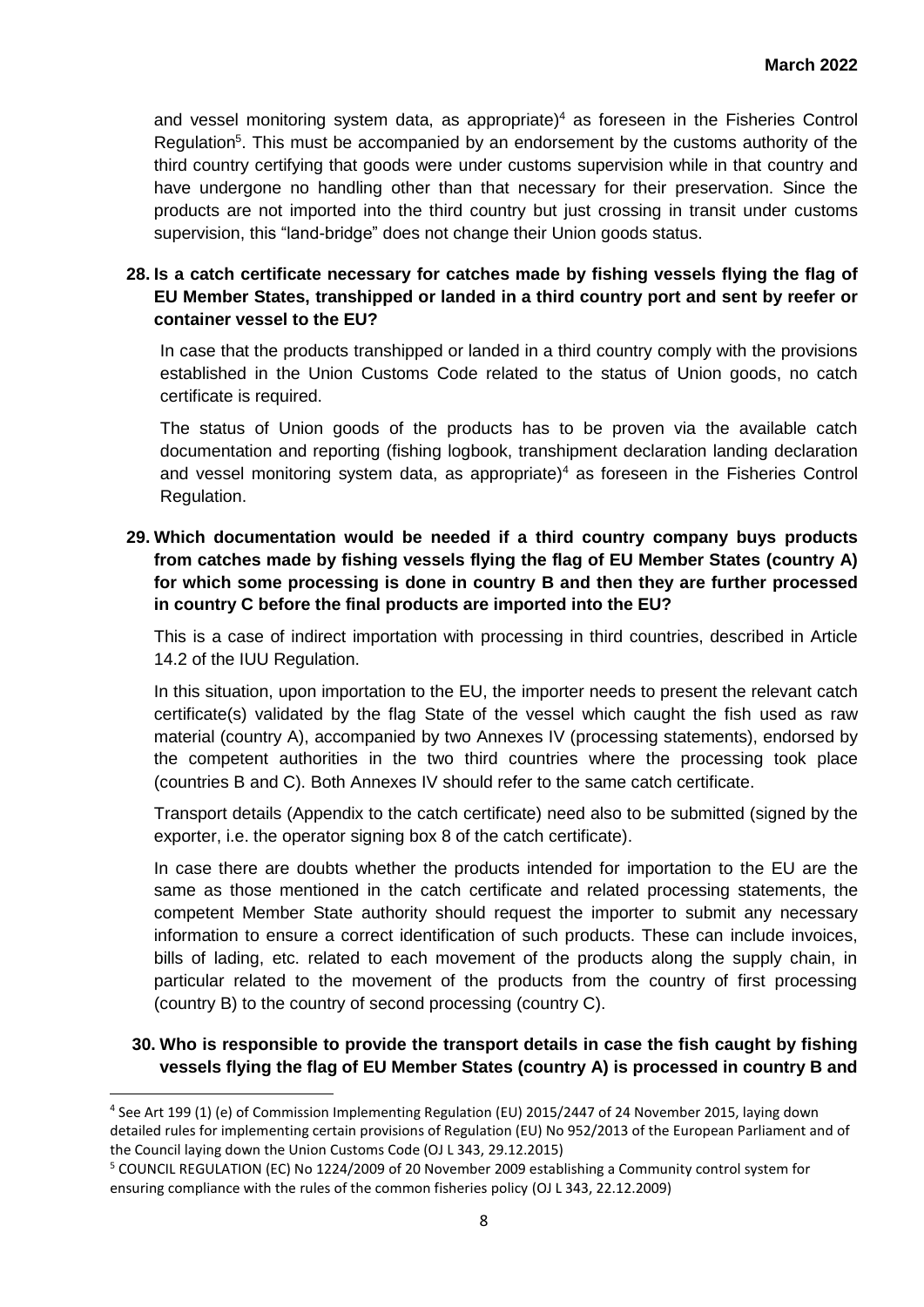### **then it is further processed in country C before the final products are imported into the EU?**

The exporter (i.e. the operator signing box 8 of the catch certificate) is responsible to fill in and sign the transport details included in the Appendix to the catch certificate, indicating the port or place of departure and the means of transport.

The importer in the EU shall submit the catch certificate(s) with the Appendix and the processing statements endorsed by the authorities of the two third countries where the processing has taken place (countries B and C) to the competent authority in the Member State.

In case there are doubts whether the products intended for importation are the same as those mentioned in the catch certificate and processing statements, the competent Member State authority should request the importer to submit any necessary information to ensure a correct identification of such products. These can include invoices, bills of lading, etc. related to each movement of the products along the supply chain, in particular related to the movement of the products from the country of first processing (country B) to the country of second processing (country C).

**31. If fresh fish is landed in a country other than the flag State, and then it is frozen in this country before being exported to the EU, shall the importer in the EU submit a processing statement (Annex IV) issued by the establishment where the fish was frozen?** 

Yes, freezing is defined as processing according to Article 4.21 of the Fisheries Control Regulation; therefore, the processing statement (Annex IV) is required.

# **32. What happens if: fish caught by a fishing vessel flying the flag of non-EU country A is landed into non-EU country B; a catch certificate is validated by country A for the quantities landed in country B; the fish is sold to different processors in country B; and subsequently the products processed by different processors are exported to the EU?**

Each processor in country B shall receive a copy of the catch certificate. The processing statements (Annex IV) filled by each processor and endorsed by country B authorities shall make reference to the catch certificate validated by country A and indicate the quantity of the fish included in the catch certificate that has been processed.

### **SUBMISSION AND CHECKS OF CATCH CERTIFICATES (Article 16)**

### **33. What are the deadlines for the submission of catch certificates?**

In general, the importer must submit the catch certificates 3 working days before the arrival at the place of entry into the territory of the Union to the competent authorities of the Member State in which the product is intended to be released into free circulation.

However, for fresh fishery products landed from third country fishing vessels in designated Union ports, the importer must submit the catch certificates 4 hours before the estimated time of arrival to port.

Consignments arriving by airfreight, road or railway are subject to shorter deadlines (as established in Article 8 of Commission Regulation (EC) No 1010/2009 and its Annex VI). The importer must submit the catch certificates for consignments arriving by air or rail 4 hours prior to entry into the Union and for those entering by road 2 hours in advance.

#### **34. Who carries out the checks of the catch certificates as foreseen in Article 16.1?**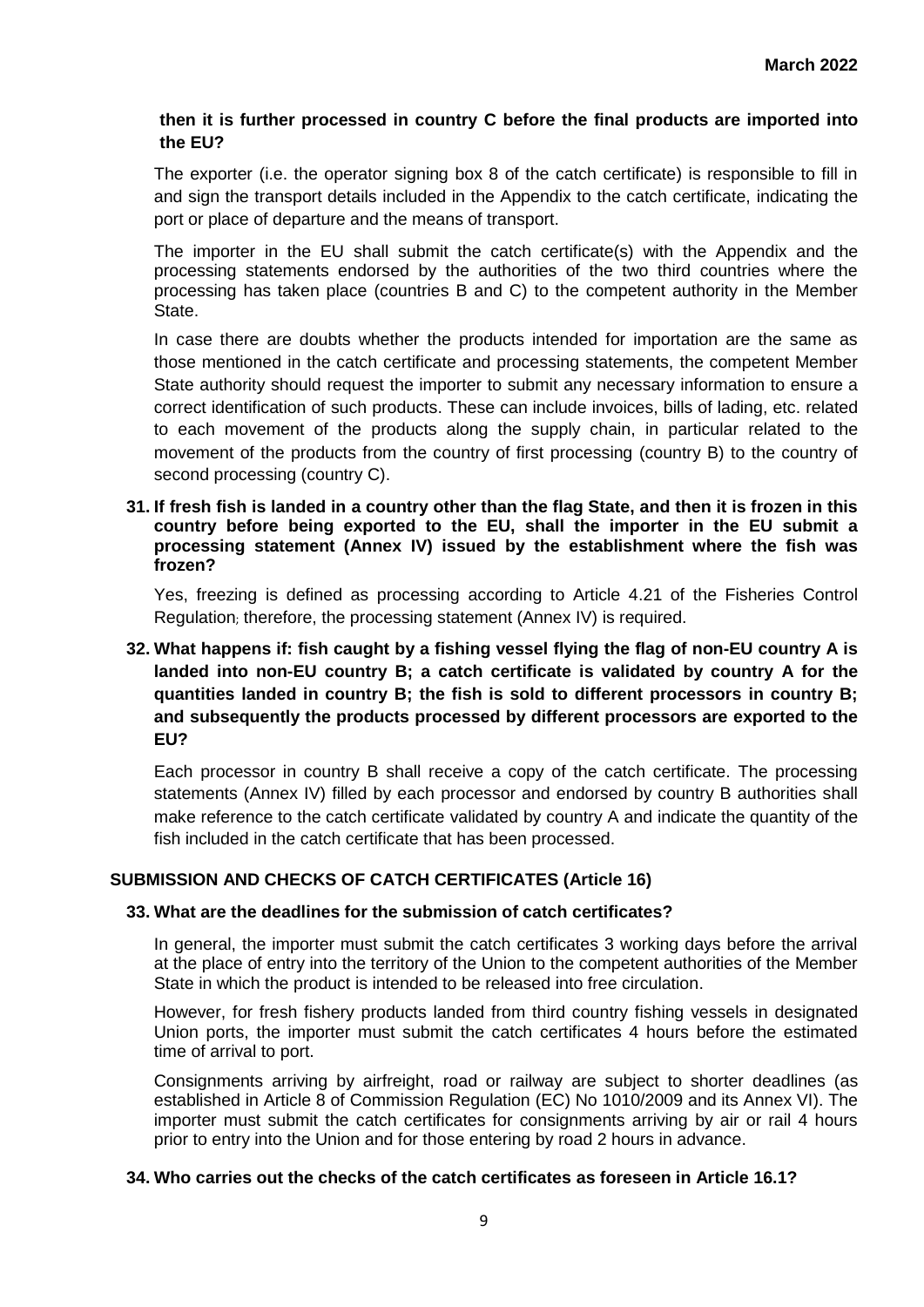In general, the competent authorities of the Member State in which the product is intended to be released into free circulation (including end-use procedures) carry out the checks of the catch certificates.

In case of inward processing, the checks are carried out by the competent authorities of the Member State in which the product is placed under inward processing.

For fishery products transhipped or landed from third country fishing vessels in designated Union ports, not destined to be released into free circulation and leaving the Union from the port Member State concerned, the checks are carried out by the competent authorities of that port Member State.

# **35. Do fishery products (obtained from catches of fishing vessels flying the flag of a third country) placed in customs warehouse or introduced in a free zone (customs storage) in an EU Member State need a catch certificate?**

Yes, in case such fishery products arrive on board fishing vessels at an EU designated port, the conditions of Chapter II of the IUU Regulation apply and a catch certificate is always required.

If the fishery products obtained from catches of fishing vessels flying the flag of a third country arrive in containers, they will require a catch certificate if they are intended to be released into free circulation (including end-use procedures) or placed into inward processing in the Union after the storage.

Fishery products obtained from catches of fishing vessels flying the flag of a third country that arrive in containers, are placed in customs warehouse or in a free zone but are intended to leave the Union after the storage, do not require a catch certificate.

# **36. Do Member State competent authorities need to check catch certificates related to fishery products (obtained from catches of fishing vessels flying the flag of a third country) placed under customs storage but eventually leaving the Union?**

Fishery products which are not intended for free circulation in the EU market (including enduse procedures) or placed into inward processing, do not require catch certificates, when they arrive in containers.

However, fishery products landed from third country fishing vessels in designated Union ports always require catch certificates, even if they are placed under customs storage and subsequently leave the Union. In such case, the catch certificate shall be submitted by the person responsible for the consignment while it stays in the Union territory (i.e. responsible for the entry/handling/movement/storage of the products, e.g. agent, freight forwarder) to the competent authorities of the port Member State concerned.

#### **37. A container vessel, which carries fishery products (obtained from catches of fishing vessels flying the flag of a third country), enters a free zone (first entry in EU) for landing or loading other goods. The fishery products remain on the container vessel and continue in transit to another Member State or a third country. Is the submission of a catch certificate required in accordance with Article 16 of the IUU Regulation?**

In case the container vessel which carries fishery products is in transit to a third country through a free zone, a catch certificate is not required.

In case the fishery products are unloaded in the second Member State to be released into free circulation, a catch certificate is required. In this circumstance, the submission and check of the catch certificate should be done in the Member State where the release into free circulation (or placing under inward processing) is meant to take place.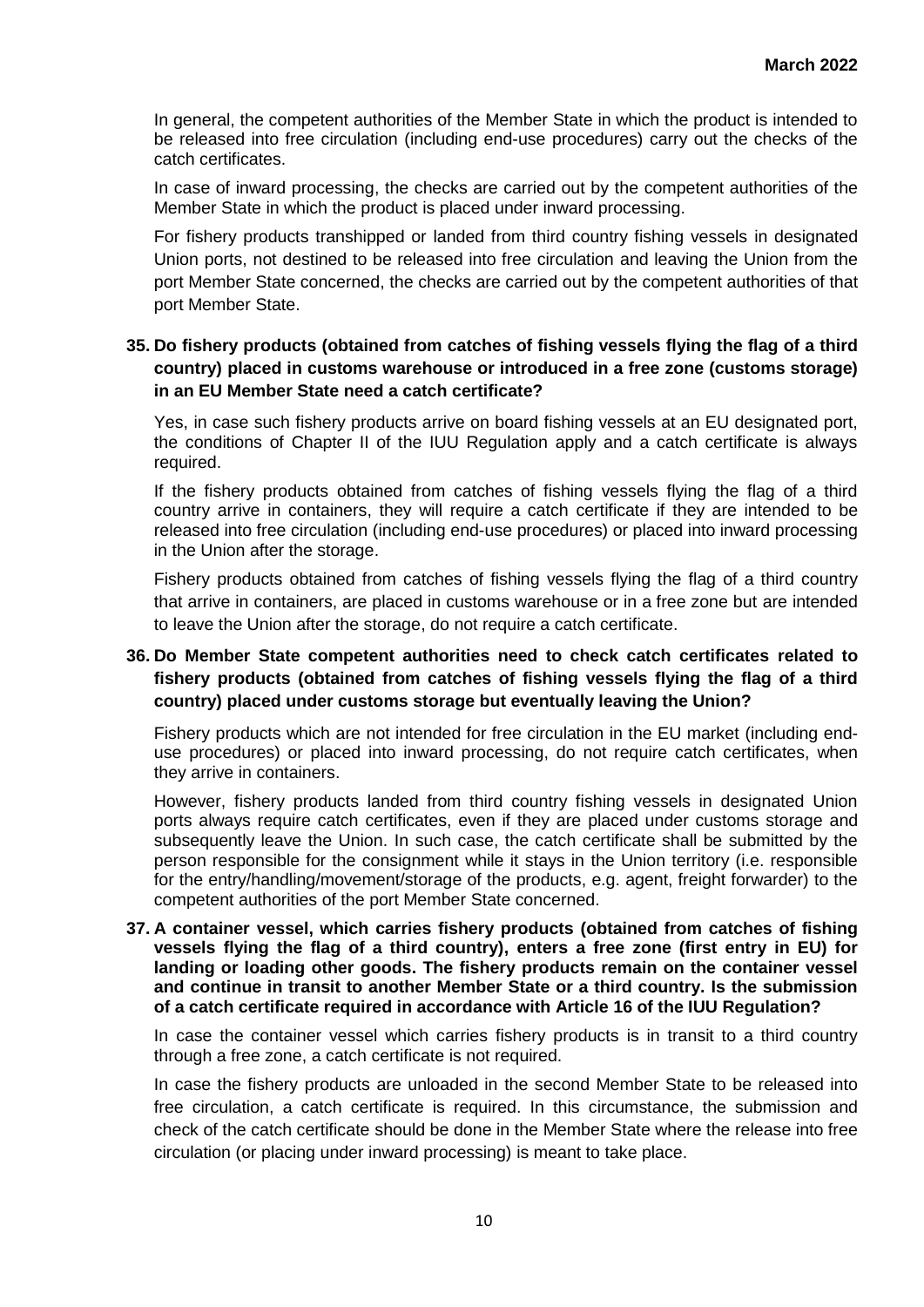### **38. Do fish transported in containers in transit through a Union Member State need a catch certificate if such goods are then destined to leave the Union?**

No, fishery products which are not intended for free circulation in the EU market (including end-use procedures) or placed into inward processing, do not require catch certificates, when they arrive in containers.

### **39. For the purpose of implementing the Catch Certification Scheme, who is the importer?**

In general, the importer is the person responsible for the release into free circulation (or inward processing) of the products, or his legal representative.

In case fishery products are transhipped or landed from third country fishing vessels in designated Union ports but not destined to be released into free circulation, the importer is the person responsible for the consignment while it stays in the Union territory (i.e. responsible for the entry/handling/movement/storage of the products, e.g. agent, freight forwarder).

#### **VERIFICATIONS (Article 17)**

#### **40. When should EU Member States conduct verifications of catch certificates?**

Authorities of EU Member States may carry out all verifications they deem necessary to ensure that the provisions of the IUU Regulation are correctly applied. Verifications shall be always carried out in cases foreseen under Article 17.4 and can also be carried out randomly.

They can consist of examining the fishery products, the authenticity of the documents, inspection of transport means, containers and storage areas etc.

They shall focus on risk identified by application of criteria established either under national legislation or under the Union criteria as laid down in Article 31 of the Commission Regulation (EC) No 1010/2009.

For the purpose of verification, the competent authorities of the EU Member States may request, in accordance with Article 17.6, the assistance of the competent authorities of the flag State and also of the processing third country when they have doubts about the validity of the catch certificate or the processing statement and the compliance with conservation and management rules. If need be, coastal and port States concerned may also be contacted.

The flag State authorities that validated catch certificate shall reply to the verification request within 15 days. An additional deadline of 15 days can be requested.

#### **TRANSIT AND TRANSHIPMENT (Article 19)**

### **41. In case of transit of products according to Article 19.1 from the Member State of entry to another Member State, from which moment does the deadline of 3 working days (Article 16.1) start?**

The importer has to submit the validated catch certificate and related documents at least 3 working days before the estimated time of arrival at the place of entry into the territory of the Union, i.e. the first Member State of entry into the EU. They have to be submitted to the competent authorities of the Member State in which the product is intended to be released into free circulation or placed under inward processing.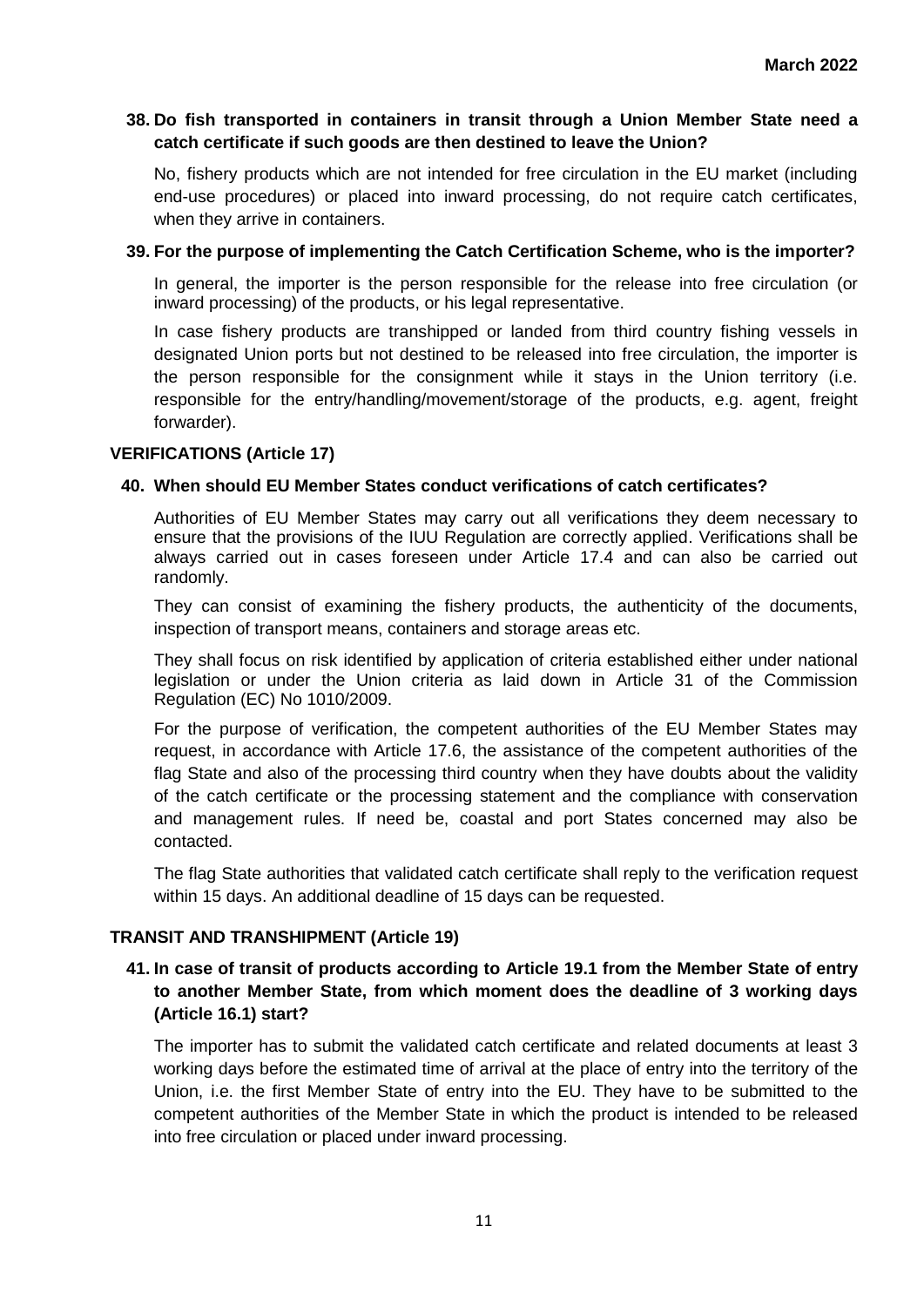For fresh fishery products landed from third country fishing vessels in designated Union ports, the importer must submit the catch certificates 4 hours before the estimated arrival to port.

Specific provisions referred to in Article 8 and Annex VI of the IUU Implementing Regulation (EC) No 1010/2009 also apply.

**42. When a lorry with fishery products (obtained from catches of fishing vessels flying the flag of a third country) arrives to a Member State of entry by road and goes in transit to another Member State for release into free circulation, does the importer need to submit the catch certificate at the point of entry into the EU territory?** 

No, it is not necessary for the importer to submit the catch certificate to the authorities of the Member State of entry.

According to Article 16.1, the importer has to submit the catch certificate to the competent authorities of the Member State in which the product is intended to be imported. In this context imported is considered release into free circulation.

The catch certificate shall be submitted to the Member State authorities of destination 2 hours before the estimated time of arrival of the lorry at the place of entry into the territory of the Union (in line with Article 8 and Annex VI of the IUU Implementing Regulation (EC) No 1010/2009).

The competent authorities of the Member State of entry may ask for a copy of the catch certificate, however, the provisions of Articles 17 and 18 shall be implemented in the Member State of destination.

**43. When a container with fishery products (obtained from catches of fishing vessels flying the flag of a third country) arrives to a Member State port of entry in a carrier vessel and goes in transit by road to another Member State for release into free circulation, does the importer need to submit the catch certificate at the point of entry into the EU territory?** 

No, it is not necessary for the importer to submit the catch certificate to the authorities of the Member State of entry.

According to Article 16.1, the importer has to submit the catch certificate to the competent authorities of the Member State where the product is intended to be imported. In this context imported is considered release into free circulation.

The competent authorities of the Member State of entry may ask for a copy of the catch certificate, however, the provisions of Articles 17 and 18 shall be implemented in the Member State of destination.

### **44. In case of landlocked Member States, almost all fishery products arrive under transit procedure before they are released in free circulation. Who does the verification in such cases?**

The importer has to submit the catch certificate to the competent authorities of the Member State where the products are meant to be released into free circulation. Verifications (Article 17) have to be carried out in that Member State of final destination.

**45. In case of fishery products (obtained from catches of fishing vessels flying the flag of a third country) arriving to one Member State (of entry) in container and going in transit to a customs warehouse in another Member State, who should carry out the checks and related verifications?**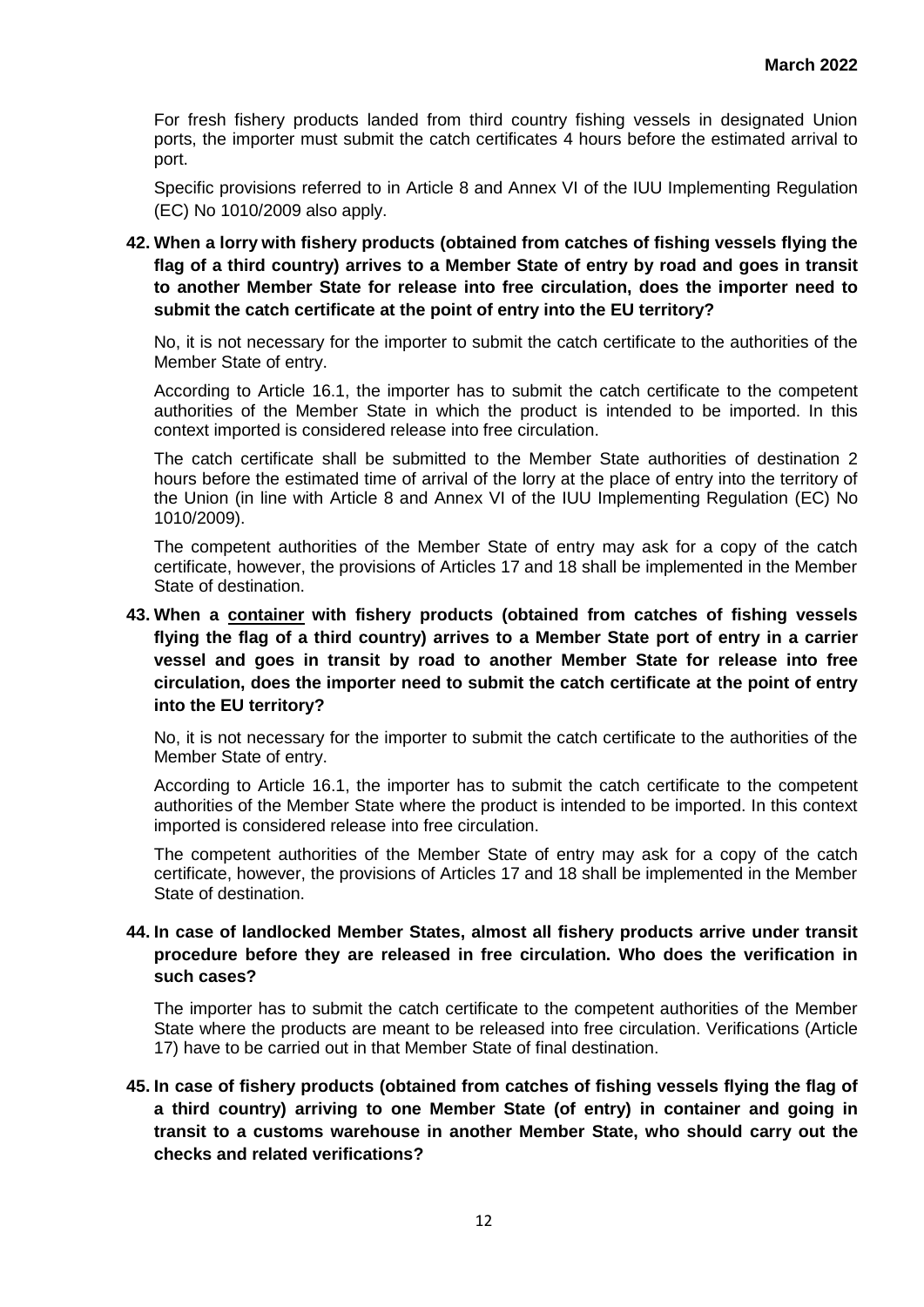The importer has to submit the catch certificate to the competent authorities of the Member State where the products are meant to be released in free circulation or inward processing. The checks and related verifications (Article 17) have to be carried out in that Member State. If the products are not released into free circulation but sent to a third country after being in a customs warehouse, there is no need to submit a catch certificate.

### **FLAG STATE NOTIFICATIONS (Article 20)**

# **46. With regard to the provisions of Article 20 (Flag State Notification), can the catches made before the time the notification is accepted by the Commission be imported into the EU with a catch certificate?**

Flag State Notifications are valid from the date where they are made publicly available on the DG MARE website and in the EU Official Journal. The Commission informs the flag State of the receipt of the notification and the starting date of validity.

This means that fishery products caught before the date of publication of the notification cannot enter the EU market, even after the notification has been published. Retrospective validation of catch certificates covering fish caught before the notification is not allowed.

#### **RE-EXPORTATION (Article 21)**

#### **47. In which situations is the re-export certificate validated?**

When fishery products (accompanied by a catch certificate) are imported into the EU and then re-exported from the EU (with or without processing taking place in the EU). This certification is particularly important to ensure traceability of the re-exported products that are processed in a third country and then sent back to the EU.

The re-export certificate should be validated by the Member State from which the reexportation takes place, indicating the part of the products imported that are included in the exported products.

### **48. What should the competent authority check for validation of re-export certificates?**

The checks for the validation of the re-export certificate shall aim at ensuring the correct identification of the goods concerned (i.e. that the goods meant to be re-exported are those having been previously imported into the EU under this catch certificate). The information contained in the relevant catch certificate(s) and the information and labelling requirements (as required by the traceability provisions laid down in Article 58 of the Fisheries Control Regulation) are the elements to be submitted by the exporter and checked by the competent authority prior to the validation of the re-export certificate.

#### **CATCH CERTIFICATE – ANNEX II**

### **49. Is the EU catch certificate in Annex II of the IUU Regulation a binding template or is it possible to use another form as long as the information is there?**

Annex II is legally binding in its content. The format of the catch certificate can be adapted by the third countries' authorities, as long as the template is communicated to the European Commission, in the framework of the notification procedure under Article 20.

The Commission shall inform the EU Member States accordingly following Article 51 of the IUU Regulation. Operators are not authorised to change or amend this template.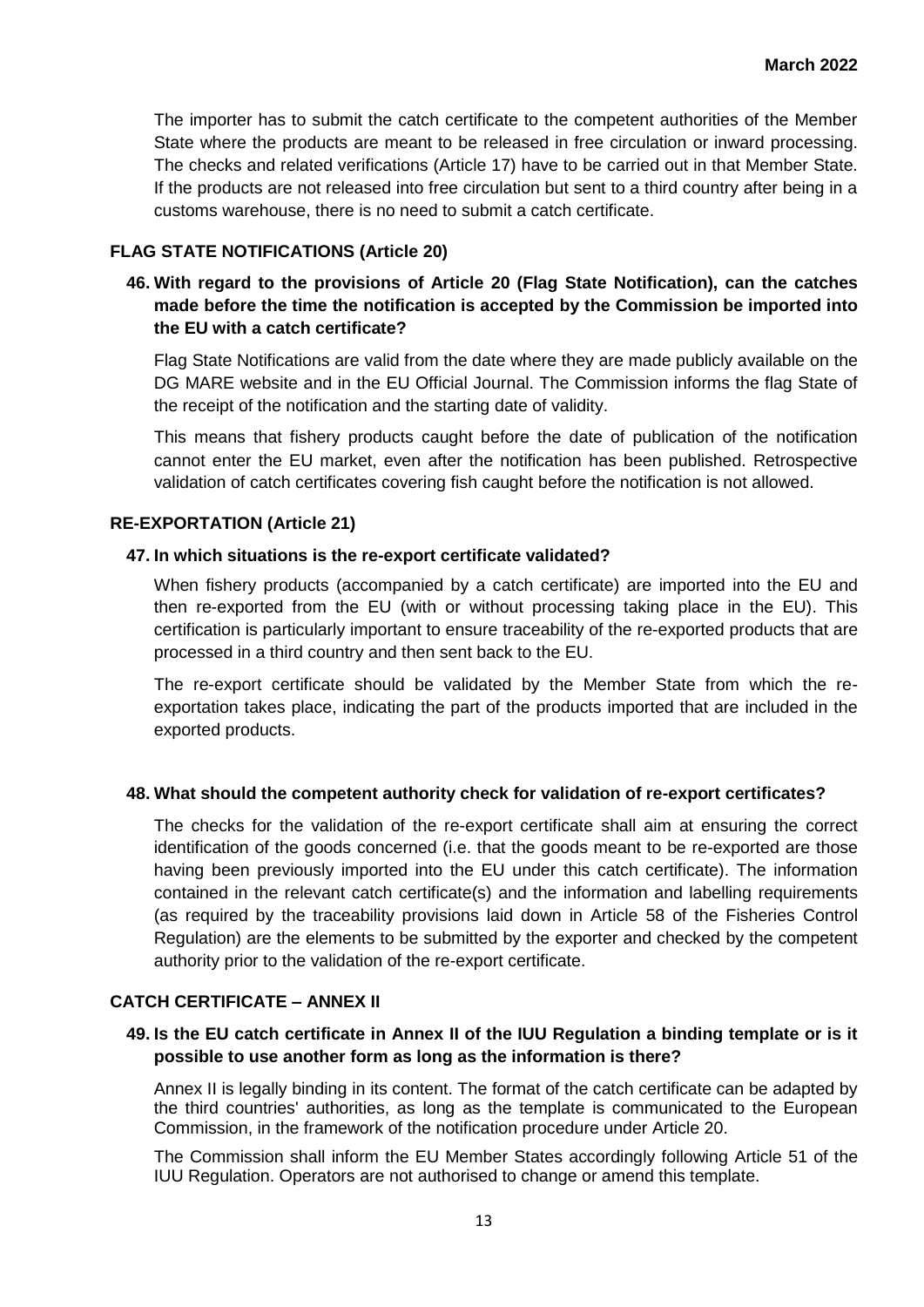#### **50. In what language should the catch certificate be issued?**

The catch certificate must be in one of the official EU languages. The flag State however is free to create bilingual versions and inform the European Commission thereof.

#### **51. Who has to fill in the different parts of the catch certificate?**

The exporter is responsible to ensure that the information included in the catch certificate is true and to submit the catch certificate to the competent authority of the flag State for validation.

The exporter must fill the catch certificate with all the information required in boxes 2 to 8 (box 6 and/or 7 only if transhipment took place), and present it to the competent authority of the flag State.

Box 5 shall include the signature of the master of the fishing vessel (or the fishing licence holder).

In case of transhipment at sea, box 6 shall contain the signatures of the masters of both the fishing vessel (or the representative of the fishing licence holder) and receiving vessel (or the representative of the relevant transport company).

In case of transhipments in ports, box 7 shall contain the stamp of the port authorities concerned.

If the authority of the flag State is satisfied with the information provided in the catch certificate and has no grounds to doubt its accuracy and veracity and the compliance with applicable management and conservation measures, it should complete box 1 ("Document Number" and "Validating Authority") and box 9 ("Flag State Authority Validation") and return it to the exporter.

If, at the time of submission of the catch certificate by the exporter, the competent flag State authority does not have all the elements allowing it to ensure the reliability of the information which appears in that certificate and/or of the compliance with applicable conservation and management measures, the authority should carry out any check or verification it considers appropriate to determine if it can validate the document.

The exporter must send the original catch certificate, including the Appendix with the transport details, to the importer in the EU, who will have to submit it to the authorities of the EU Member State of importation three working days before the estimated time of arrival at the place of entry into the territory of the Union (or when applicable, the deadlines established in Article 8 of Commission Regulation (EC) No 1010/2009).

**52. Can the catch certificate be signed after the products have left the flag State? E.g., fish caught by fishing vessels flagged to one country (EU Member State or third country) goes for processing to another third country and then it is exported to the EU with the processing statement from the processing State and the catch certificate from the flag State. Can in such situation the catch certificate be signed after the fish was shipped (i.e. exported) from the processing State with destination EU?**

There is no provision in the IUU Regulation that establishes that the catch certificate has to be validated by the flag State before the products leave the exporting country. However, if it is found after the departure of the product that it does not qualify for the validation of a catch certificate, companies involved in this shipment will have to support all costs related to its rejection at EU border. It is therefore recommended that the catch certificate is obtained prior to the shipment to the EU.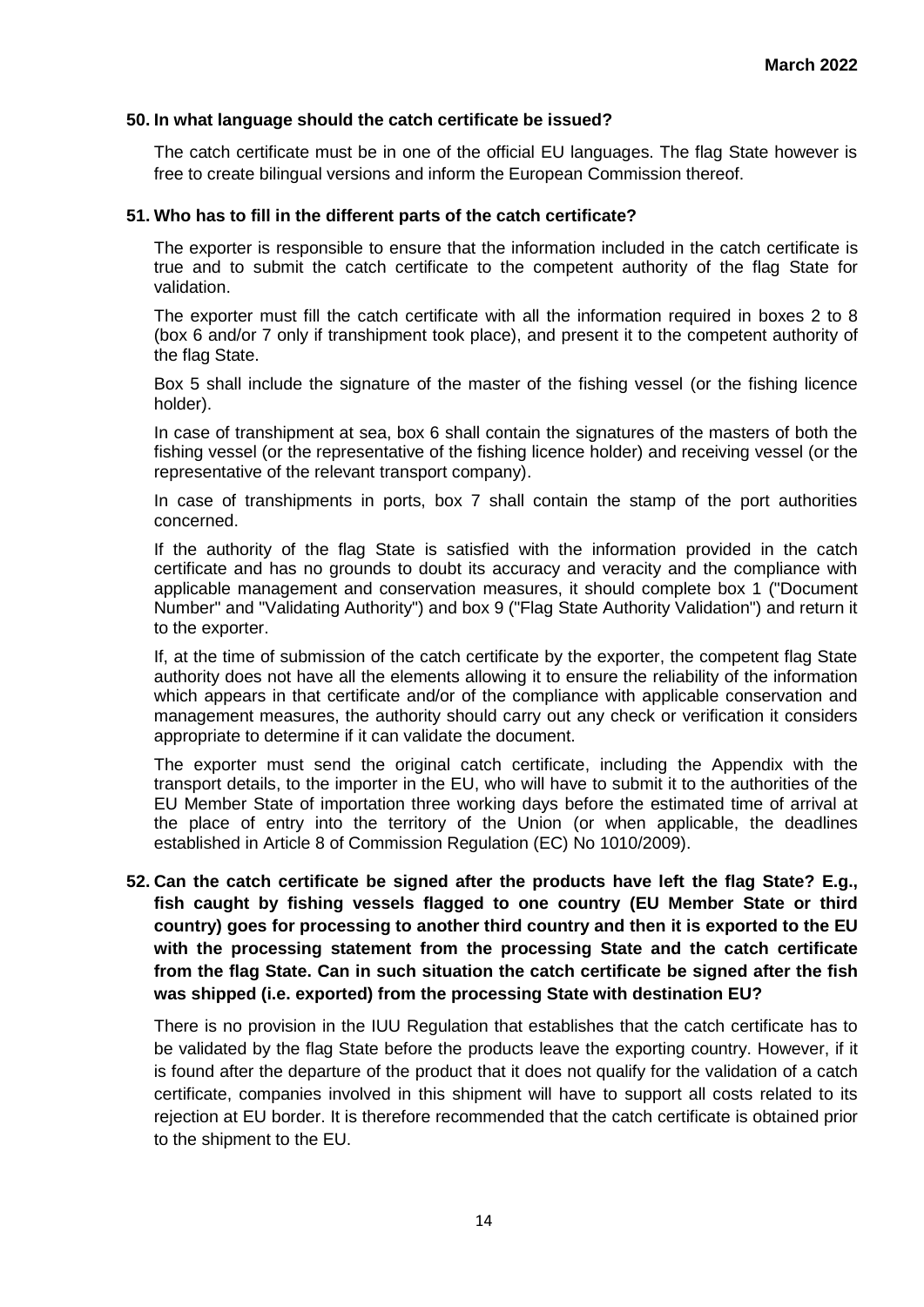# **53. Do originals of the catch certificates always have to be provided for the each consignment exported to the EU?**

Yes, the originals always have to be provided for the consignments exported to the EU. There are, however, exceptions to this rule: when catches coming from a given third country are processed in another third country and then divided into different consignments for the exportation. In such cases, the exporter can provide the importer with copies of the original catch certificate for the different consignments, to be attached to the processing statement (Annex IV).

This situation can also take place in cases of consignments that are split into several consignments during the voyage from the exportation point prior to the arrival to the EU. In this case, copies of the original catch certificate can be produced for each of the split consignments and be attached to document described in Article 14.1(b).

# **54. If a consignment of fishery products arrives to one Member State with the original catch certificate, and then part of the consignment is sent to a second Member State and part to a third Member State, which Member State should retain the original catch certificate?**

In this situation, the Member State of entry keeps the original catch certificate and produces copies for the Member States that receive parts of the consignment.

# **BOX 3 – DESCRIPTION OF THE PRODUCT**

# **55. Can a consignment containing both processed and non-processed fishery products be covered by one single catch certificate?**

If the flag of the catching vessel is the same as the country of processing, both processed and non-processed fishery products can be covered by the same catch certificate. Box 3 of the catch certificate can contain different product codes covering both processed and unprocessed products.

### **WEIGHT BOXES**

### **56. For fishery products coming from third countries to the EU by lorry, is there a need to weigh all the products before the transport?**

Yes, for lorries containing fish caught by third country fishing vessels, exact quantities need to be indicated in the catch certificate, respecting the submission periods established in the provisions of Article 8 and Annex VI of the Commission Regulation (EC) No 1010/2009.

In the case of lorries containing fish caught by EU fishing vessels, landed in a third country and then coming to the Union by road, without prejudice to the national requirements in place in the third country the lorry is departing from, there is not an explicit provision in the Fisheries Control Regulation, mandating to weigh fish caught by Union fishing vessels upon landing in a third country prior its transportation to the Union. However, there is an obligation for masters of Union fishing vessels to report accurate quantities in the landing declaration (Article 23.4 of the Fisheries Control Regulation).

Notwithstanding the above, in this case the operator has to demonstrate to customs the status of the products as Union goods, as foreseen in the Union Customs Code and its Delegated and Implementing Regulations (in particular Article 213 of Implementing Regulation 2015/2447). This is done with the fishing logbook, landing declaration and vessel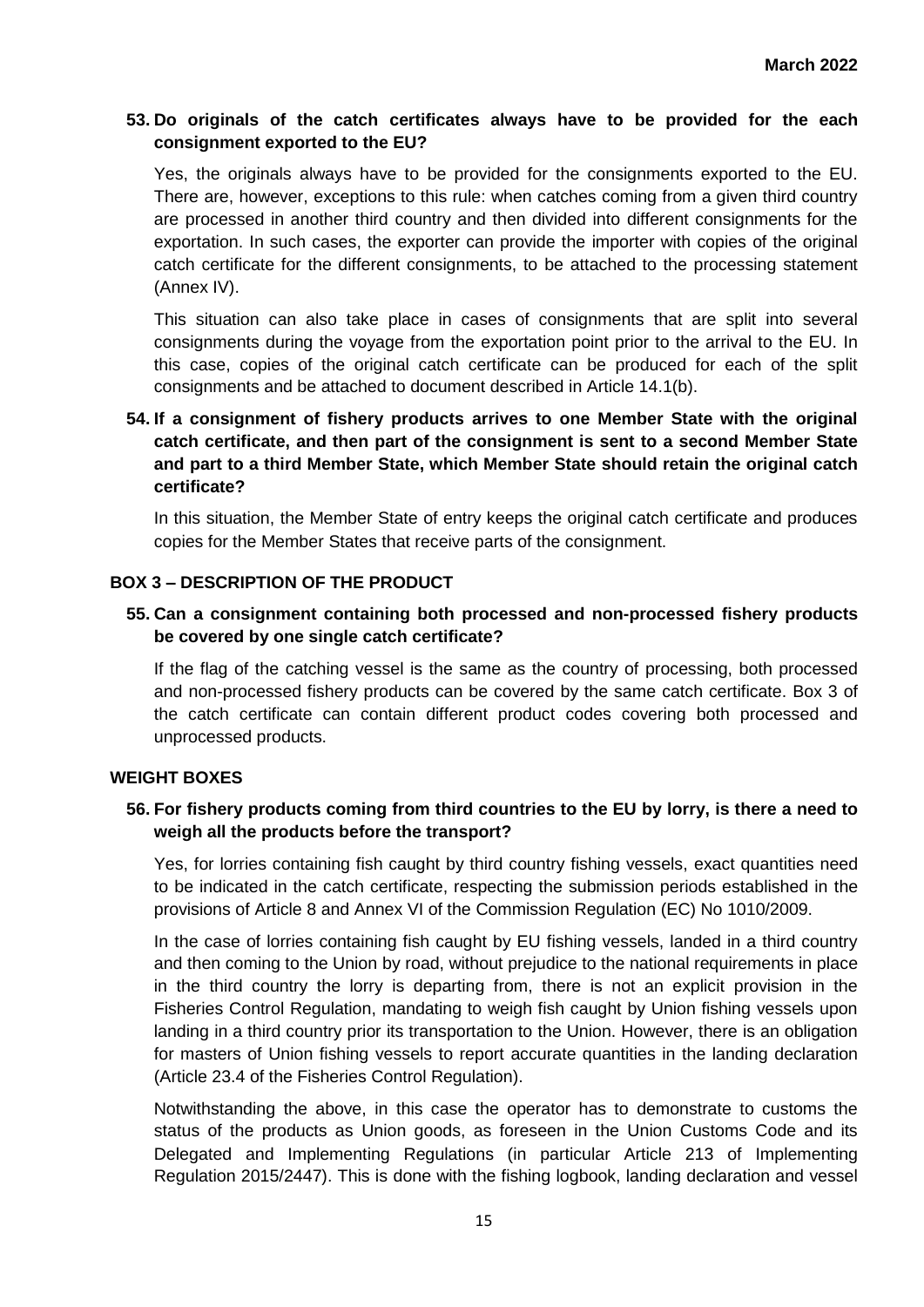monitoring system data, as appropriate. This implies a need to weigh the consignment in order for these documents to be accurate.

# **57. How and when to fill the weight boxes of Box 3 of the catch certificate?**

The catch certificate shall include accurate information of the weight of fishery products that it covers. Therefore, the correct and common understanding of the figures that have to be included in each of the weight boxes of box 3 of the catch certificate is very important.

- 1. In case the fish is directly landed in the EU, the weight of the fish to be landed should be included in the box "**Estimated weight to be landed**" of the catch certificate accompanying the consignment. Such weight must be the most accurate information available based on logbook / transhipment declaration data.
	- Upon landing, in the absence of port inspection, the actual weight landed is established by the operator prior to storage, transport or sale. If there is a discrepancy between the estimated weight to be landed and the measured weight landed, the operator should immediately report this information to the flag State authority and to the Member State authorities in charge of the controls under the IUU Regulation.

The consignment will not be accepted by the EU Member State competent authority until the moment the importer submits a catch certificate for the quantities exceeding the weight covered by the initial catch certificate. In such case, the flag State authority has to either:

- a) cancel the initial catch certificate and validate a new one with the correct (landed) quantities in the box "estimated weight to be landed", or
- b) validate an additional catch certificate for the extra quantities recorded upon landing. The box "estimated weight to be landed" shall also be used for this additional catch certificate.
- Upon landing, in cases of inspection at landing involving weighing, the information on the verified weight landed should be immediately provided by the operator to the flag State authority. The competent authorities of the Member State that carried out the inspection shall transmit the inspection report to the flag State expeditiously. In case of discrepancy between the estimated weight to be landed and the verified weight, the flag State authority has to cancel the original catch certificate and validate a new one with the correct (landed and verified) quantities in the box "**verified weight landed**".
- 2. In case of landings of fish in third countries, with the fish subsequently transported to the EU (with or without prior processing in a third country), the catch certificate must cover, to the extent possible, the consignment exported to the EU.

The weight shall always be the most accurate weight available at the moment the catch certificate is issued (i.e. using landing / sizing weight data rather than initial estimates by the fishing vessel).

 If the whole quantity of fish caught by a fishing vessel during a fishing trip is landed at once and constitutes a single consignment to the EU (without movement / manipulation / processing), data based on the landing declaration or data provided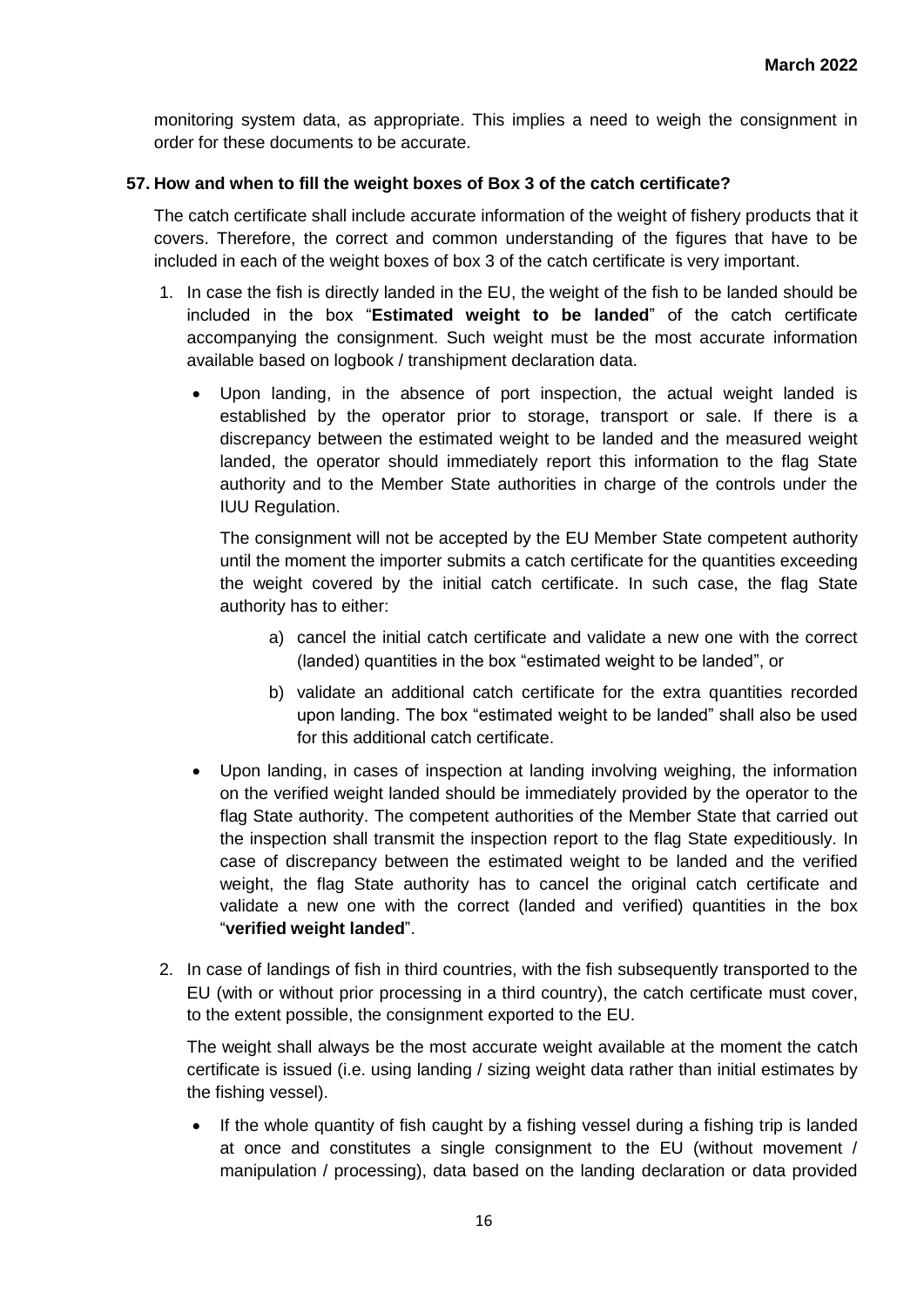by operators after landing shall be provided in box "**estimated weight to be landed**";

- If the fish caught by a fishing vessel during a fishing trip is subject to partial landings in one or more third countries, the box "**estimated live weight**" is to be used in relation to the quantities constituting a consignment destined to the EU (with or without movement / manipulation / processing);
	- o In case of products processed in the flag State prior to exportation to the EU, the weight of the product to be exported should be presented in the box "estimated live weight".
	- $\circ$  In case of products processed in a third country other than the flag State of the catching vessel, in addition to the catch certificate, a processing statement (Annex IV) must be endorsed in the processing third country. The catch certificate relevant to such consignment must contain in the box "estimated live weight" the most accurate and reliable information available on the products purchased by the processor and intended for processing in view of exportation of the final products to the EU.

Depending on the supplies of the processing plant, there could be several catch certificates related to one Annex IV. The link between the products referred to in the catch certificate, the amounts used for processing and the weight of the final product has to be established in the table laid down in Annex IV.

In all cases of landings in third countries, the box "verified weight landed" should only be used in addition to the box "estimated live weight". Moreover, in case of landings in third countries other than flag States, this box shall be used only when appropriate cooperation and control mechanisms exist between the flag State and the port State and ensure that the flag State validating authority receives official and reliable information verified by the port State authorities.

### **58. What weight has to be indicated (net/gross)?**

While the kind of weight (net weight/gross weight) is not indicated in the catch certificate template, it is recommended to always indicate the net weight. Such weight is not necessarily the weight of the imported product, data provided shall always refer to the weight of the fish contained in the product. The catch certificate accompanies customs and sanitary documents in which the exact weight of the imported products is provided.

### **BOX 5 – NAME OF MASTER OF FISHING VESSELS – SIGNATURE – SEAL:**

### **59. Can the exporter sign box 5 of the catch certificate on behalf of the master of the fishing vessel?**

No, this box should be signed by the master of the fishing vessel or the fishing licence holder.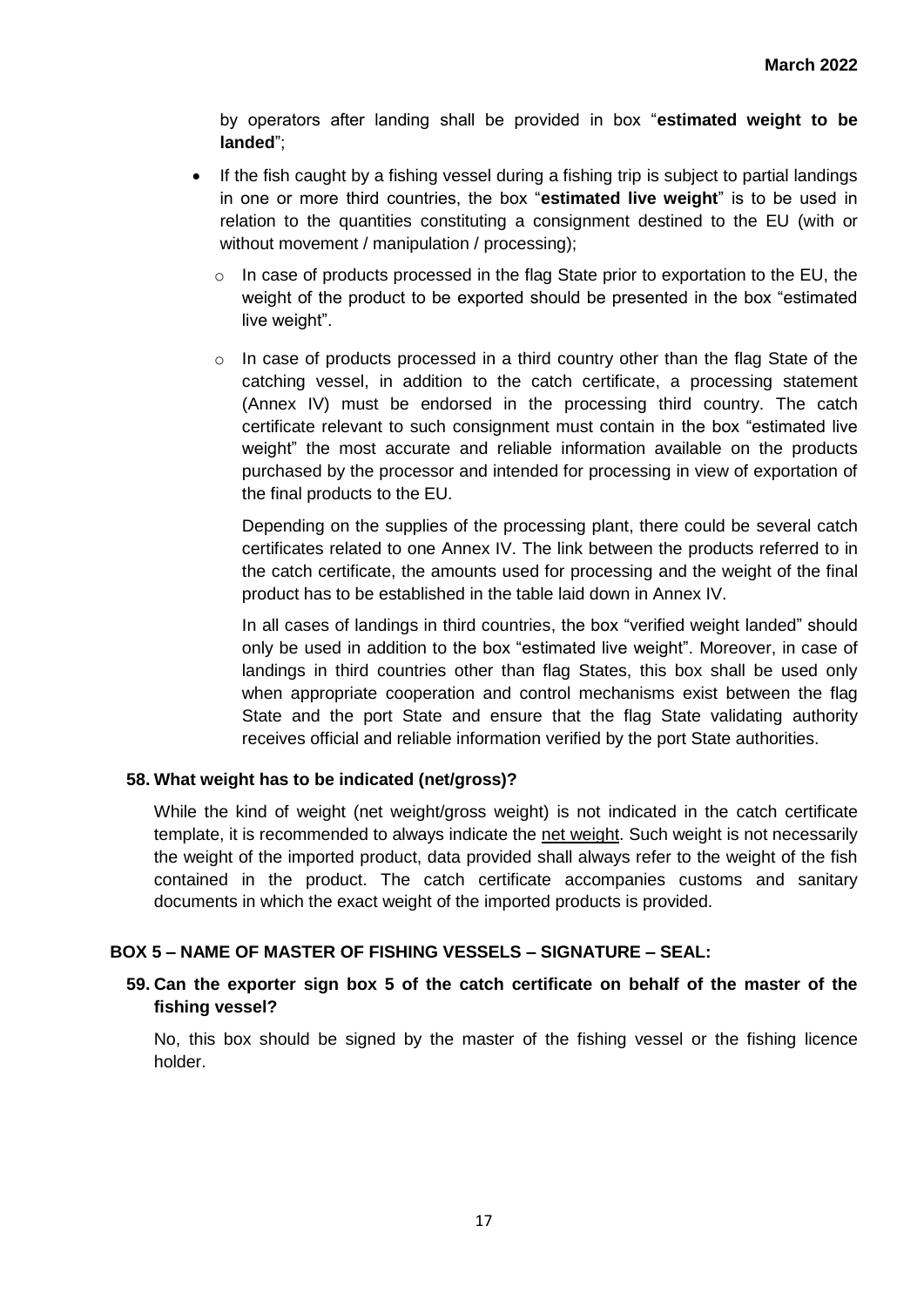### **BOX 6 – DECLARATION OF TRANSHIPMENT AT SEA**

### **60. Who has to sign in this box?**

The master of the fishing vessel or the fishing licence holder and the master of the receiving vessel or the representative of the relevant transport company.

### **BOX 9 – FLAG STATE AUTHORITY VALIDATION**

### **61. Must copies of the catch certificate be validated?**

No, copies of the validated catch certificate do not need to be validated. However, all information on the validating authority, including signatures and stamps must be visible on the copy.

### **NFW**

### **62. Can box 9 be signed before the exporter signs box 8?**

No, the correct procedure is that first exporter (filling in all relevant information) signs box 8 and then submits the catch certificate to the competent authority that validates box 9.

### **TRANSPORT DETAILS - APPENDIX**

# **63. At the time of validation of the catch certificate, very probably the complete transport chain is not yet known/established. How and when all the information with the transport details for all transport stages should be presented?**

The Appendix with the transport details shall be signed by the exporter (i.e. the operator signing box 8 of the catch certificate), indicating the port or place of departure and the means of transport. In case the trip has several stages, the importer should provide transport documents for each of the stages of the trip if he has this information.

In case there are doubts whether the products intended for importation to the EU are the same as those mentioned in the catch certificate and related processing statement(s), the competent Member State authority should request the importer to submit any necessary information to ensure a correct identification of such products. These can include invoices, bills of lading, etc. related to each movement of the products along the supply chain.

#### **64. Who is responsible to ensure the accuracy of the Appendix with the transport details?**

The exporter is responsible to fill in the transport details included in the Appendix to the catch certificate, indicating the port or place of departure and the means of transport.

The importer in the EU shall submit to the competent authority in the Member State the catch certificate(s) with the Appendix and the processing statement endorsed by the authorities of the third country where the processing has taken place.

In case there are doubts whether the products intended for importation are the same as those mentioned in the catch certificate and processing statement, the competent Member State authority should request the importer to present any necessary information to ensure a correct identification of such products. These can include invoices, bills of lading, etc. related to each movement of the products along the supply chain.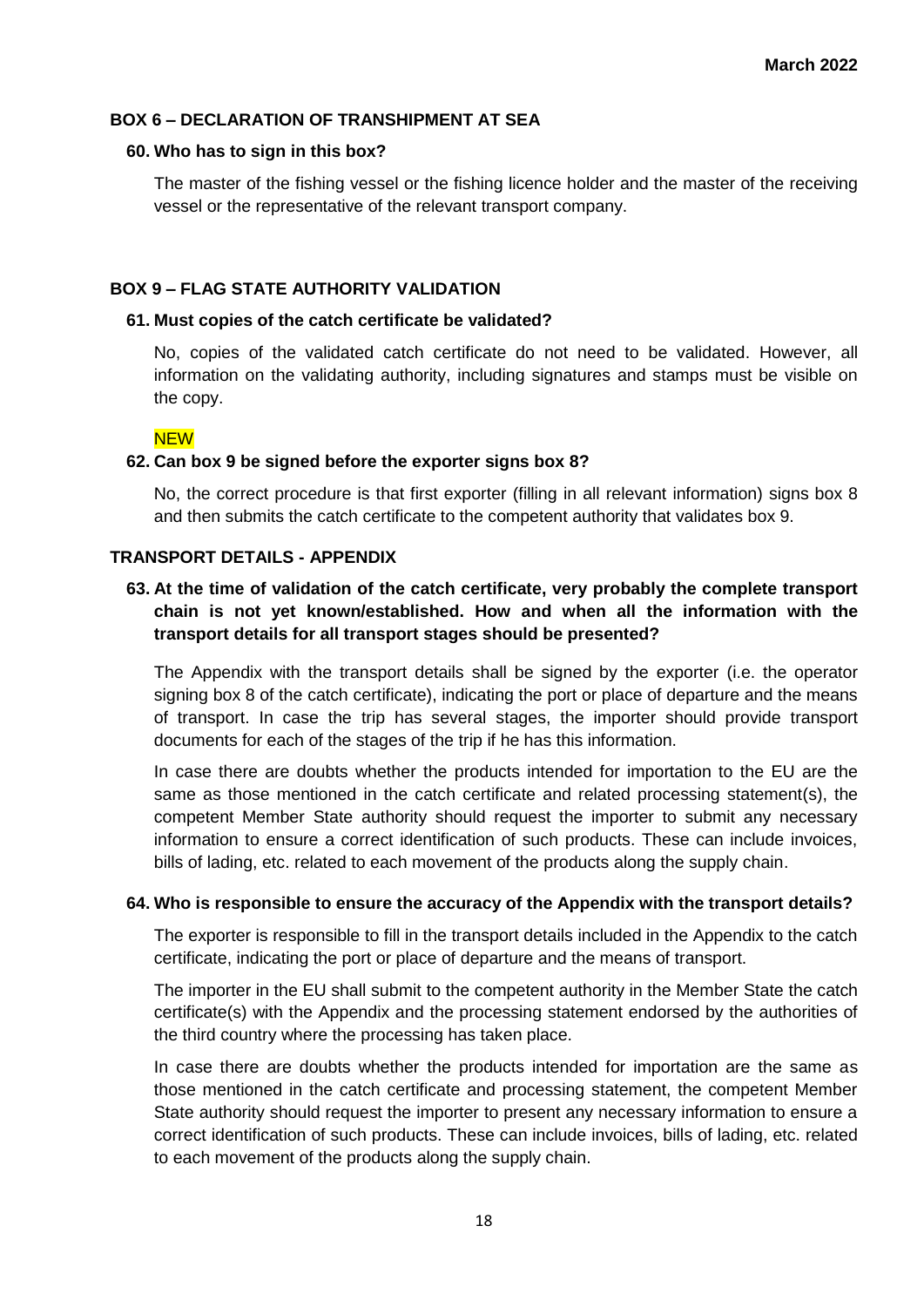### **BOX 11 - IMPORTER DECLARATION**

# **65. Can agents/agencies representing importers fill in the importer declaration? Whose data should then be put in the relevant boxes, agents or represented companies? Can the agents use their own stamp in importer declaration?**

When goods are destined for release into free circulation or inward processing, the importer should always be referred to in the importer declaration box 11.

However, legal representatives of the importer (e.g. customs agents) can fill box 11 on behalf of the importer. In this case, the representative shall provide the name and address of the importer as well as its own name and address. They can use the stamp of the represented importer or their own stamps. Legal representatives acting on behalf of the importer are equally responsible of the content of the submitted information.

In case fishery products are transhipped or landed from third country fishing vessels in designated Union ports but not destined to be released into free circulation or inward processing, the importer is the person responsible for the consignment while it stays in the Union territory (i.e. responsible for the entry/handling/movement/storage of the, e.g. agent, freight forwarder). It will be his responsibility to fill box 11 and submit the catch certificate to the competent authority.

### **66. Who should sign the importer declaration in case of direct landings and fish sold in auctions?**

In this specific case, the person responsible for the customs procedures (e.g. customs agent located in the Union being the legal representative of the owner of the fish) should fill in and sign the importer declaration and submit the catch certificate to the relevant competent authority.

#### **NEW**

### **BOX12 - IMPORT CONTROL – AUTHORITY**

### **67. Should the competent Member States' authorities fill box 12 for all catch certificates?**

Yes, this is the proof that the catch certificate has been controlled by the authority prior to importation.

#### **PROCESSING STATEMENTS – ANNEX IV**

### **68. Can a third country endorse the processing statement (Annex IV) after the processed fish has been shipped to the EU?**

In accordance with Article 16.1, importers shall submit to the competent authorities of the Member State in which the consignment is intended to be imported the catch certificate and the related documents, including the processing statement (Annex IV), 3 days before the estimated time of arrival at the place of entry into the territory of the Union.

The IUU Regulation does not specifically say that a third country cannot endorse the processing statement after the products have left the country.

Nevertheless, information contained in the submitted catch certificate and processing statement needs to be accurate and validated/endorsed by the competent authorities. In case the third country competent authorities endorse the Annex IV after the departure of the goods from the country of processing, the consignment could be subject to specific verifications upon importation in the EU, based on risk analysis.